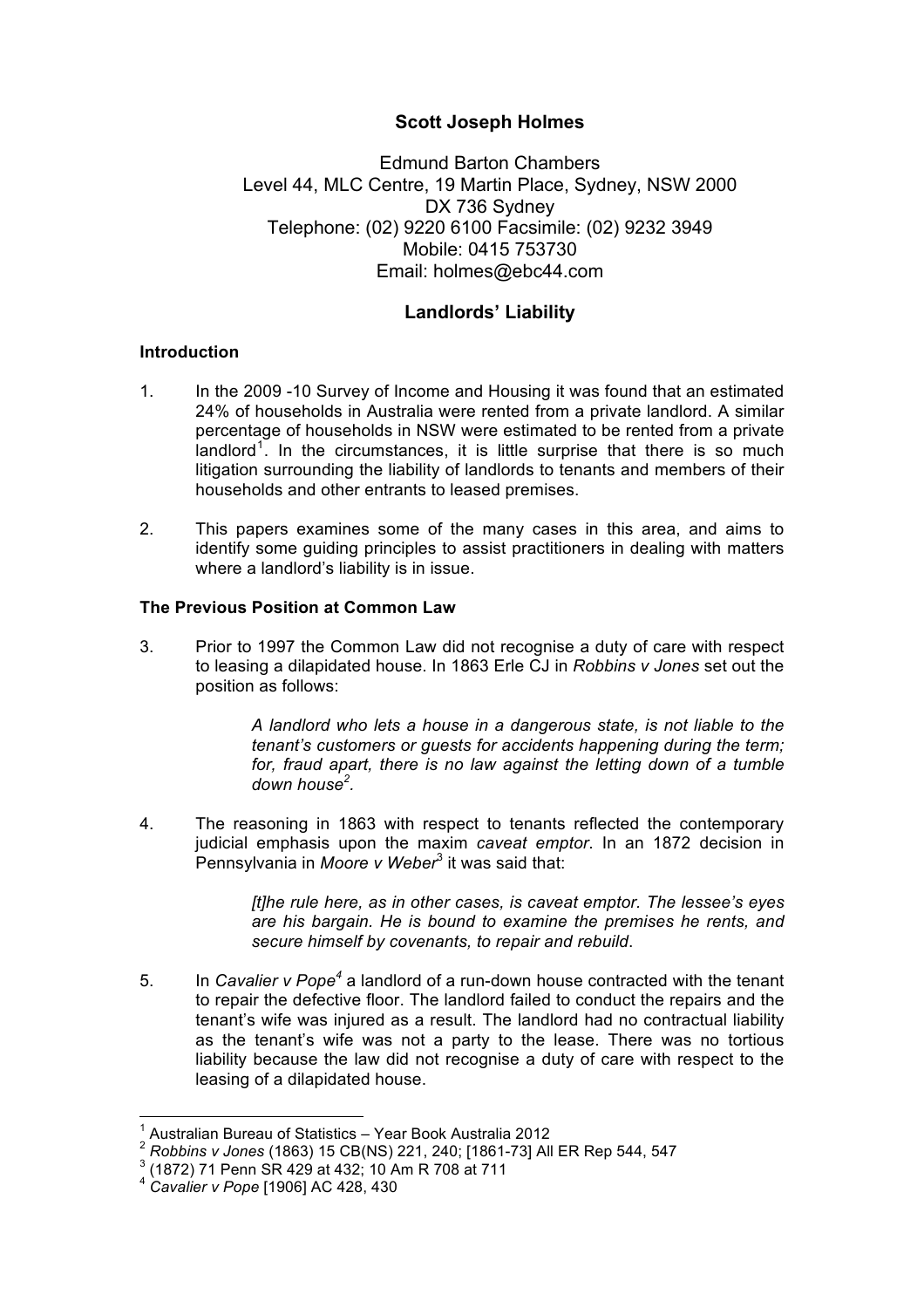## *Northern Sandblasting Pty Ltd* **v** *Harris* **(1997) 188 CLR 313**

- 6. In *Northern Sandblasting Pty Ltd v Harris<sup>5</sup>* the High Court held that the rule that the law did not recognise a duty of care with respect to the leasing of dilapidated premises should no longer be followed in Australia.
- 7. In *Harris,* proceedings were brought by a child, Nicole Harris (by her next friend, Pamela Harris), against the landlord of residential premises, Northern Sandblasting Pty Ltd (**"Northern Sandblasting")**. Ms Harris was electrocuted when she turned off a tap in the garden (**"the Accident")**, she suffered severe brain damage leaving her in a vegetative state.
- 8. The Accident was caused by 2 faults. The first fault involved a tangle of wires left by an electrical contractor that had been engaged by Northern Sandblasting, which effectively rendered the entire earthing system on the property unsafe. The second fault was due to negligent work by the same electrical contractor when conducting repairs to a stove, which meant that the earth and active wires in the stove element could connect and thus enliven the whole earthing system.
- 9. In the Queensland Supreme Court the independent contractor was found liable but he was impecunious. In the High Court it was argued that Northern Sandblasting's duty of care extended to an inspection of the premises after the electrical contractor finished the original repairs and before the Harris family occupied the premises. It was also argued that Northern Sandblasting had a non-delegable duty of care in respect of the stove repair, which required Northern Sandblasting to not only take reasonable care, but to personally ensure that reasonable care was taken by the electrical contractor that it had retained.
- 10. A majority of 4:3 held that Northern Sandblasting was negligent, however, the majority comprised of Brennan CJ, Toohey, Gaudron and McHugh JJJ, differed in their reasoning. McHugh and Toohey JJ found that the doctrine of non-delegable duty of care should apply to landlords and was breached by Northern Sandblasting. Brennan CJ rejected the applicability of the doctrine of non-delegable duty to landlords, but held that Northern Sandblasting was negligent under ordinary principles of negligence in respect of the first fault. Brennan CJ stated the duty of Northern Sandblasting as:

*being (i) limited to defects in the premises at the time when the tenant is let into possession; and (ii) owed to the tenant and to those who, to the knowledge of the landlord, are intended to occupy the premises under and for the purposes of the tenancy…the duty does not extend to defects in the premises that are discoverable only after the landlord parts with possession*<sup>6</sup> *.*

11. Gaudron J also rejected the applicability of the doctrine of non-delegable duty of care to landlords, but found that:

> *the relationship between a landlord and those who constitute a tenant's household is one that gives rise to a duty on the part of the*

 <sup>5</sup> *Northern Sandblasting Pty Ltd v Harris* (1997) 188 CLR 313 (**"***Harris"*) <sup>6</sup> Ibid 340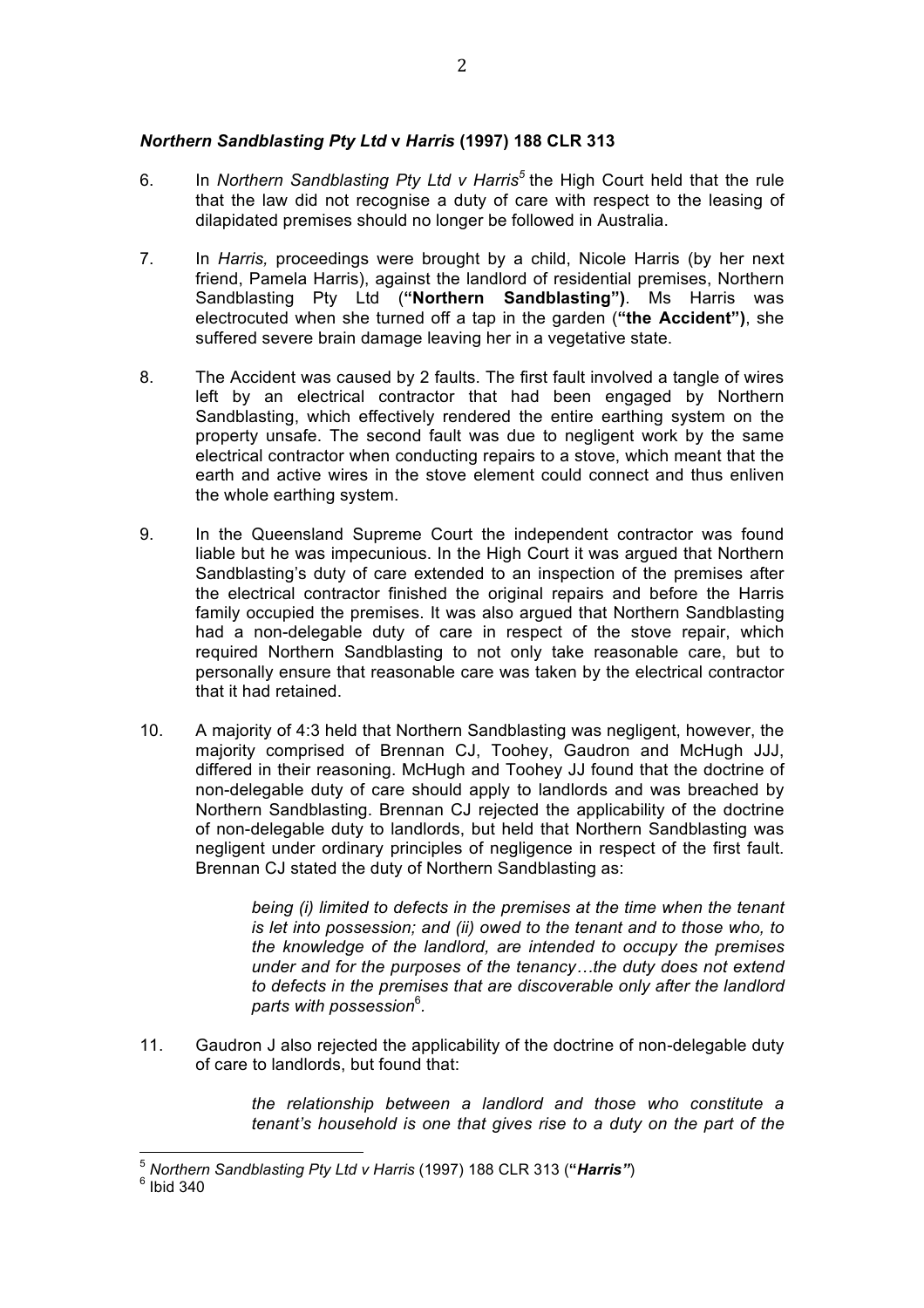*landlord to take reasonable care for their safety by putting and keeping the premises in a safe state of repair<sup>7</sup> .*

12. Gaudron J distinguished the position prior to lease to that after the lease has  $comp, compared\,8$  and found that in respect of defects that:

> *are not present at the commencement of a lease but develop during its term, a landlord's duty extends only to remedying those defects of which he or she is or ought to be aware. In practical terms, that may mean that the duty is confined to remedying those defects which are notified by the tenant or by members of his or her household*<sup>9</sup> *.*

13. Gaudron J considered that at the beginning of the lease, the landlord's duty:

*extends to defects and potential defects which pose special dangers (for example, defects in electrical wiring or gas connections) and which, ordinarily, are discoverable on inspection only by persons exercising special skill or expertise*<sup>10</sup>*.*

#### **Analysis**

14. Toohey and McHugh JJ held that Northern Sandblasting had a non-delegable duty of care, Brennan CJ and Gaudron J held that a more general duty of care was owed, and the minority of Dawson, Kirby and Gummow JJJ held that Northern Sandblasting was not liable in negligence or under a nondelegable duty of care. In short, the majority held that landlords do owe a duty to tenants and other entrants of residential premises, however, the content of the duty owed remained unclear.

#### *State of New South Wales* **v** *Watton* **[1998] NSWCA 291**

- 15. A District Court judge's reasoning process and interpretation of *Harris* was challenged on appeal in *State of New South Wales v Watton*11.
- 16. *Watton* was also an electrocution case. Mr Watton was a tenant at residential premises owned by the State of New South Wales (**"the Premises"**). Prior to Mr Watton occupying the Premises, an inspection was conducted by a properties clerk which did not make note of any faulty wiring. On 30 December 1994 Mr Watton suffered an electric shock due to faulty wiring at the Premises. It was not in issue that the wiring did not conform to any Australian Standard. It was not known who installed the faulty wiring although there was no suggestion that it was Mr Watton.
- 17. At trial there was expert evidence that the work had not been carried out by a competent licensed electrical tradesman. There was other non-conforming wiring in the Premises, including an electrical socket. The expert also gave evidence, which was accepted by the trial judge, that most lay persons that observed the electrical socket would have reacted by seeking an electrician's

 $<sup>7</sup>$  Ibid 358</sup>

 $8$  Ibid 359

 $9$  Ibid 360

 $10$  Ibid 360

<sup>11</sup> *State of New South Wales v Watton* [1998] NSWCA 291 (**"***Watton***")**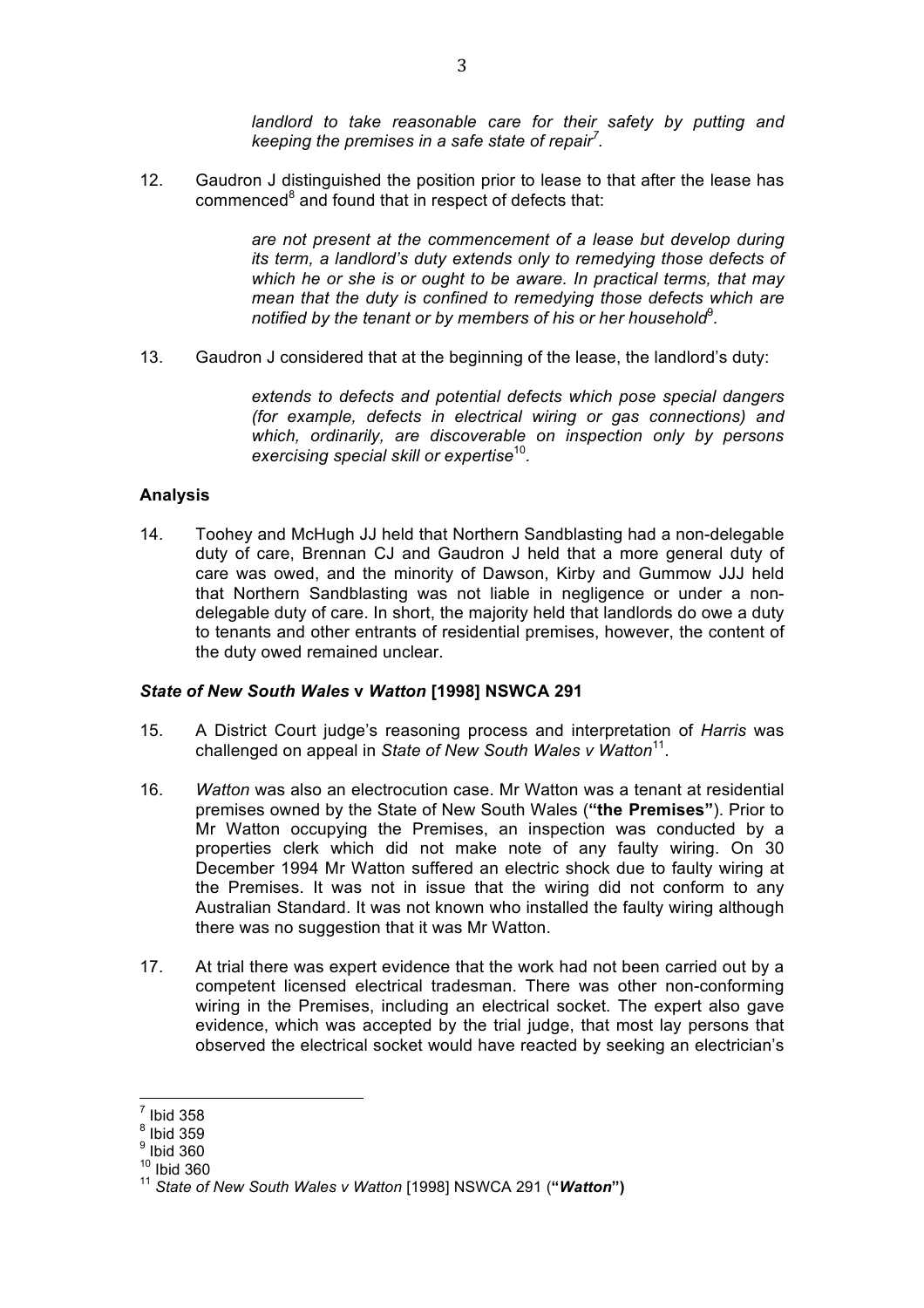advice, and an electrician would have been alerted by the socket lying on the floor to the possibility of other unauthorised wiring at the Premises.

- 18. The trial judge concluded that *Harris* was authority for the proposition that there was a duty to inspect premises which was part of, and an extension to, the duty of care owed by a landlord to the incoming tenant. The trial judge also found that there was a want of care in the inspection process. The landlord was negligent.
- 19. On appeal Beazley JA, with Powell JA and Fitzgerald AJA agreeing, rejected the proposition that there was an independent duty of care upon a landlord to inspect premises. It was held that where a duty of care is owed, the content and standard of care are to be determined by the particular circumstances of the case. A landlord owes a duty of care to a tenant to make leased premises as safe for the purpose as reasonable care and skill on the part of the landlord can make them.
- 20. Although the trial judge had misstated the effect of *Harris,* this was irrelevant to the determination of the appeal. In the particular circumstances of *Watton,* there was an obligation to inspect the Premises before the commencement of the tenancy. The obligation to inspect arose under statute, implied from the requirement to complete and provide the tenant with a condition report at the start of the tenancy.
- 21. Accordingly, the circumstances gave rise to an obligation to inspect, and that inspection was carried out negligently. The negligent inspection led to Mr Watton's injury. The appeal was dismissed.

## **Analysis**

- 22. The conclusion reached by the Court of Appeal was that *Harris* was not authority for the proposition that there was an independent duty of a landlord to inspect premises, nor does it establish that a landlord does not have a duty to inspect premises before letting them to a tenant. It was held that a landlord's duty to take reasonable care might or might not encompass an obligation to inspect, depending upon the circumstances.
- 23. The Court described the duty owed by a landlord to a tenant as being "*to make leased premises as safe for the purpose as reasonable care and skill on the part of the landlord can make them*". As discussed below, this is no longer the content of the duty imposed by the Courts.

## *Jones* **v** *Bartlett* **[2000] 205 CLR 166**

- 24. The differing reasons given by the majority in *Harris* left the Common Law in a state of uncertainty regarding the tortious liability of landlords to tenants and other entrants of residential premises. *Jones v Bartlett* <sup>12</sup> provided the occasion to end that uncertainty. The case is an important one, accordingly, a substantial portion of this paper has been dedicated to analysing the principles that can be elucidated from it.
- 25. *Jones* involved an injury to the adult son of tenants (**"the Plaintiff"**) at residential premises in Perth (**"the Premises"**) in 1993. The Plaintiff resided

 <sup>12</sup> *Jones v Bartlett* [2000] 205 CLR 166 (**"***Jones***"**)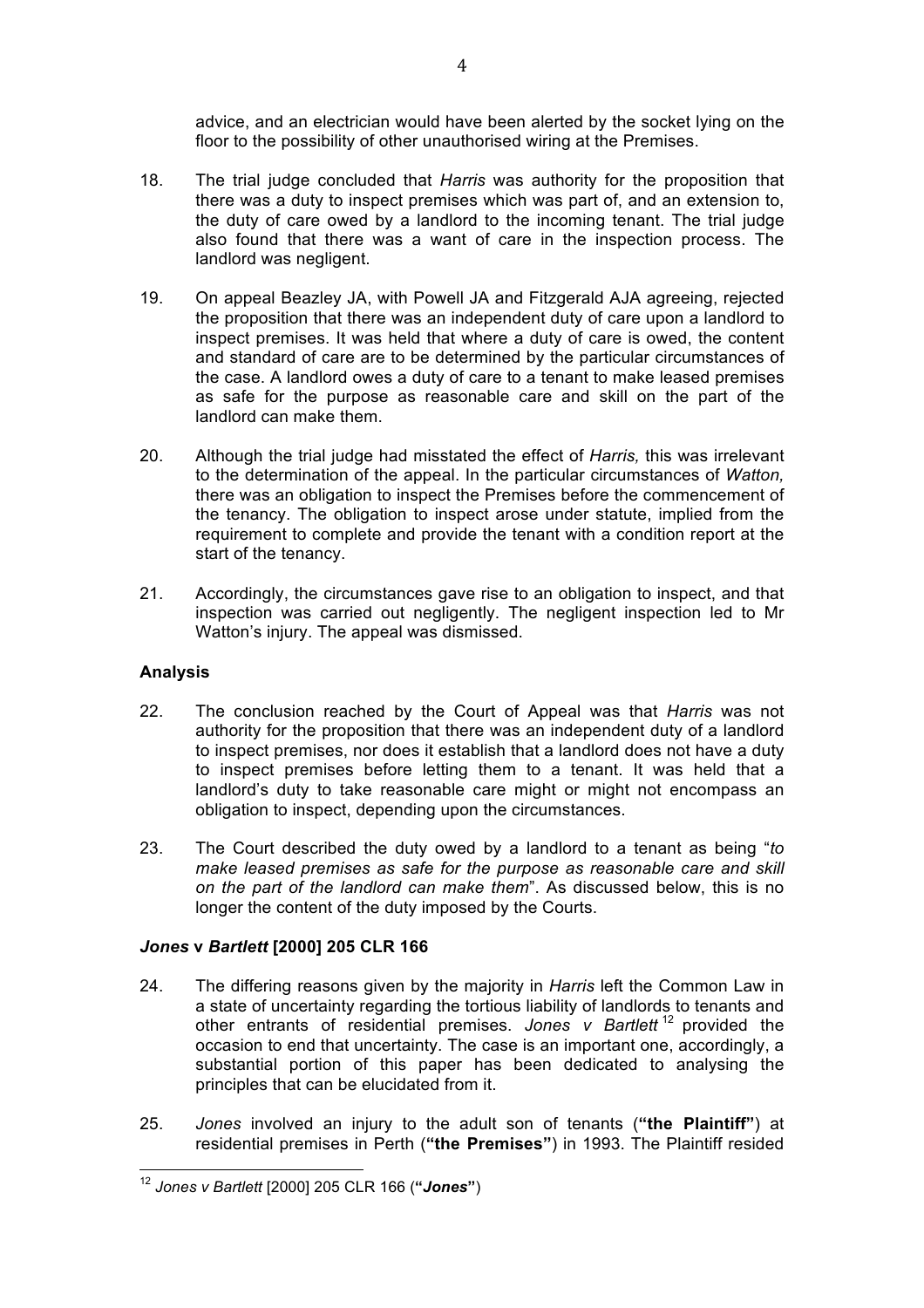at the Premises with his parents. The Plaintiff walked through an interior glass door without looking whether it was open or closed. The glass in the door smashed, causing the Plaintiff serious injuries to his right leg. The alleged negligence or contractual breach of the landlords consisted in failing to have an expert inspect the Premises before they were let to the tenants, and in failing to have the glass in the door in question replaced with thicker glass, which would have complied with safety Standards had the Premises been newly constructed, or had the glass door been replaced, at that time.

- 26. The glass door conformed with the Australian Standard in force at the time it was constructed, but not with the Australian Standard of 1973 (which was later updated in 1979 and 1989). The latter Australian Standard was mandatory for buildings built after the date of its introduction, but in respect of existing buildings there was no more than a recommendation that conforming glass be fitted when replacing glass upon breakage.
- 27. It was argued that had the landlord engaged an expert to conduct regular inspections of the Premises, the inadequacy of the thickness of the glass would have been identified and a recommendation made to replace it with thicker, conforming glass. It was argued the landlord's failure to conform to the 1973 Standard rendered the Premises defective.
- 28. Prior to the commencement of the lease, an inspection of the Premises was carried out by the tenants, and an agent on behalf of the landlords. No safety issues were raised. The agent was not a qualified builder. At the Hearing there was evidence from an expert glazier that if he had inspected the Premises, he would have been able to readily detect that the glass in the door did not conform with the current Australian Standard, but he gave evidence that he had never previously been called upon to conduct such an inspection of any domestic residence. The expert considered the general public would not be able to identify non-conforming glass.
- 29. It was argued that the landlord was in breach of contract, in breach of a Common Law duty of care owed to the Plaintiff, or in breach of statutory duties of care created by the *Occupiers Liability Act 1985* (WA).
- 30. At trial in the District Court, Commissioner Reynolds found for the Plaintiff, finding that the landlords were negligent. That finding was reversed by the Full Court of the Supreme Court of Western Australia. The Plaintiff appealed to the High Court.
- 31. The majority of the High Court found that the Premises were not defective<sup>13</sup> and that the appeal should be dismissed. The Court held that the Plaintiff's claim for breach of contract, breach of statutory duty and Common Law negligence could not succeed.
- 32. Gleeson CJ referred to *Harris*, stating that the "*premises in that case were undoubtedly defective*" 14. His Honour considered that in *Jones* the case did not involve a defect. There was nothing about the Premises that alerted, or should have alerted, the landlords to any unusual danger. The Premises were

<sup>&</sup>lt;sup>13</sup> Ibid Gleeson CJ. Gummow J in joint judgment with Hayne J, Gaudron, Kirby and Callinan JJ  $14$  Ibid 21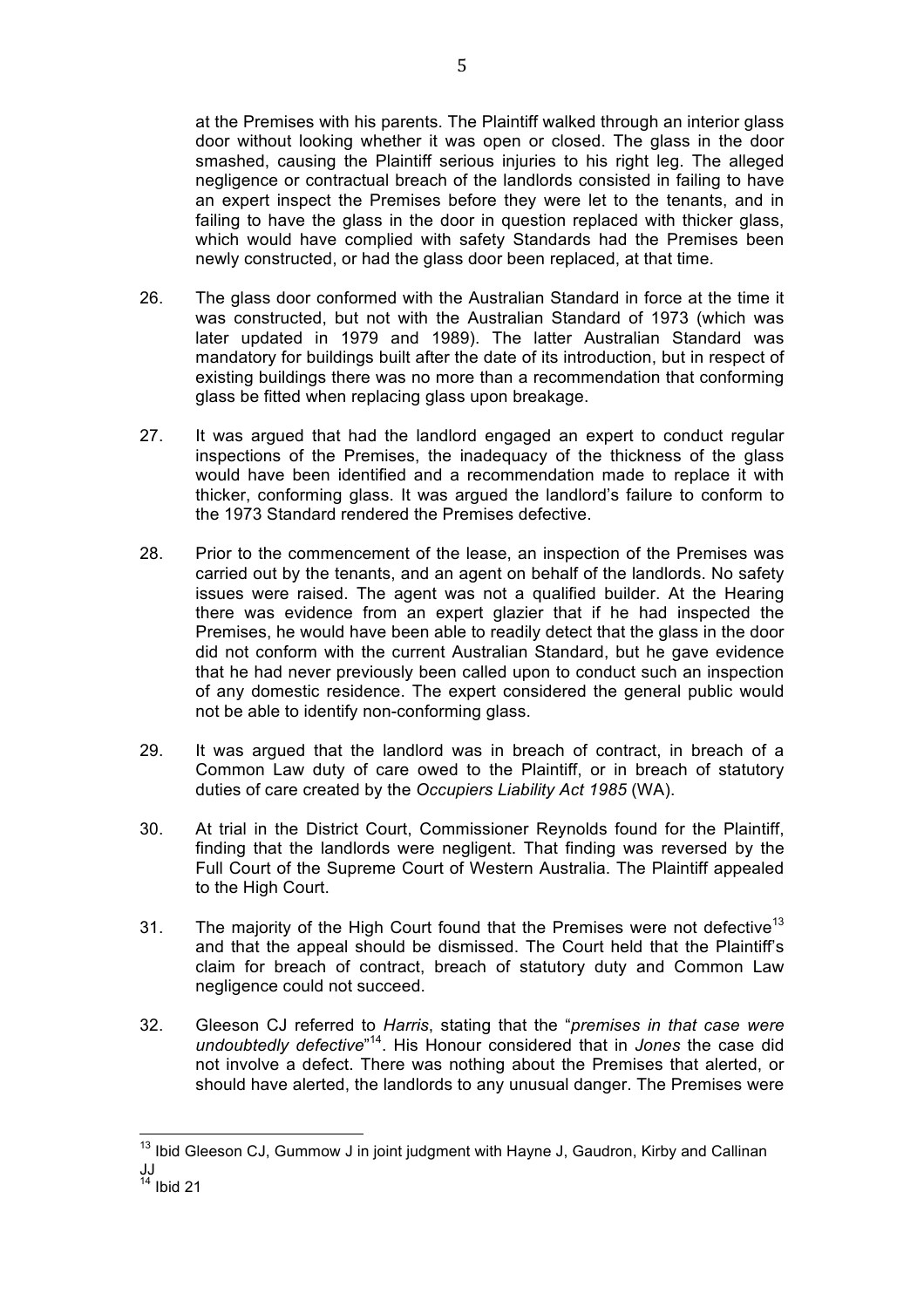constructed in accordance with the Standard prevailing at the time, and were adequately maintained $15$ .

33. In an oft-quoted paragraph, His Honour stated:

*there is no such thing as absolute safety. All residential premises contain hazards to their occupants and visitors. Most dwelling houses could be made safer, if safety were the only consideration. The fact that a house could be made safer does not mean it is dangerous or defective. Safety standards imposed by legislation or regulation recognise a need to balance safety with other factors, including cost, convenience, aesthetics and practicality. The standards in force at the time of the lease reflect this. They did not require thicker or tougher glass to be put into the door that caused the injury unless, for some reason, the glass had to be replaced. That, it is true, is merely the way the standards were framed, and it does not pre-empt the common law. But it reflects common sense*16.

- 34. By reference to the potential for many household items to be hazardous to a person behaving as carelessly as the Plaintiff, Gleeson CJ stated he did not accept that the Premises were defective in any relevant sense.
- 35. In considering the liability of the landlords in tort, Gleeson CJ stated:

*there is no ground in principle for imposing upon the repondents an obligation greater than an obligation to take reasonable care to avoid a foreseeable risk of injury to their prospective tenants and members of their household. The critical question is as to what is reasonable*17.

- 36. His Honour stated he agreed with the Full Court's decision that there was no failure to take reasonable care, and the claim in negligence must fail. He stated the judgment was a judgment of fact based on the circumstances, and can't be circumvented by a specific formula. As they determine whether a duty exists, the standards of a reasonable person determine whether the duty is breached. Whether it is reasonable for landlords to have premises inspected by an expert before a tenancy begins depends upon the circumstances of the case, there is no answer of universal application.
- 37. Gaudron J stated that it follows from *Harris* that under general law, a landlord of residential premises owes a duty of care to the members of his or her tenant's household. However, *Harris* does not clarify what the precise content of the duty is.
- 38. Gaudron J observed that in *Harris*, only she and Brennan CJ considered landlords owe a general duty of care. Her Honour stated that in *Harris*, she was of the view that the duty owed by a landlord is a duty to take reasonable care for the safety of those who constitute the tenant's household by putting and keeping the premises in a safe state of repair. What was reasonable would depend upon whether the tenants were in possession. Prior to the tenant's possession it was reasonable both to inspect the premises and to remedy existing defects that gave rise to a foreseeable risk of injury. Where

 $15$  Ibid 22

 $16$  Ibid 23

 $17$  Ibid 57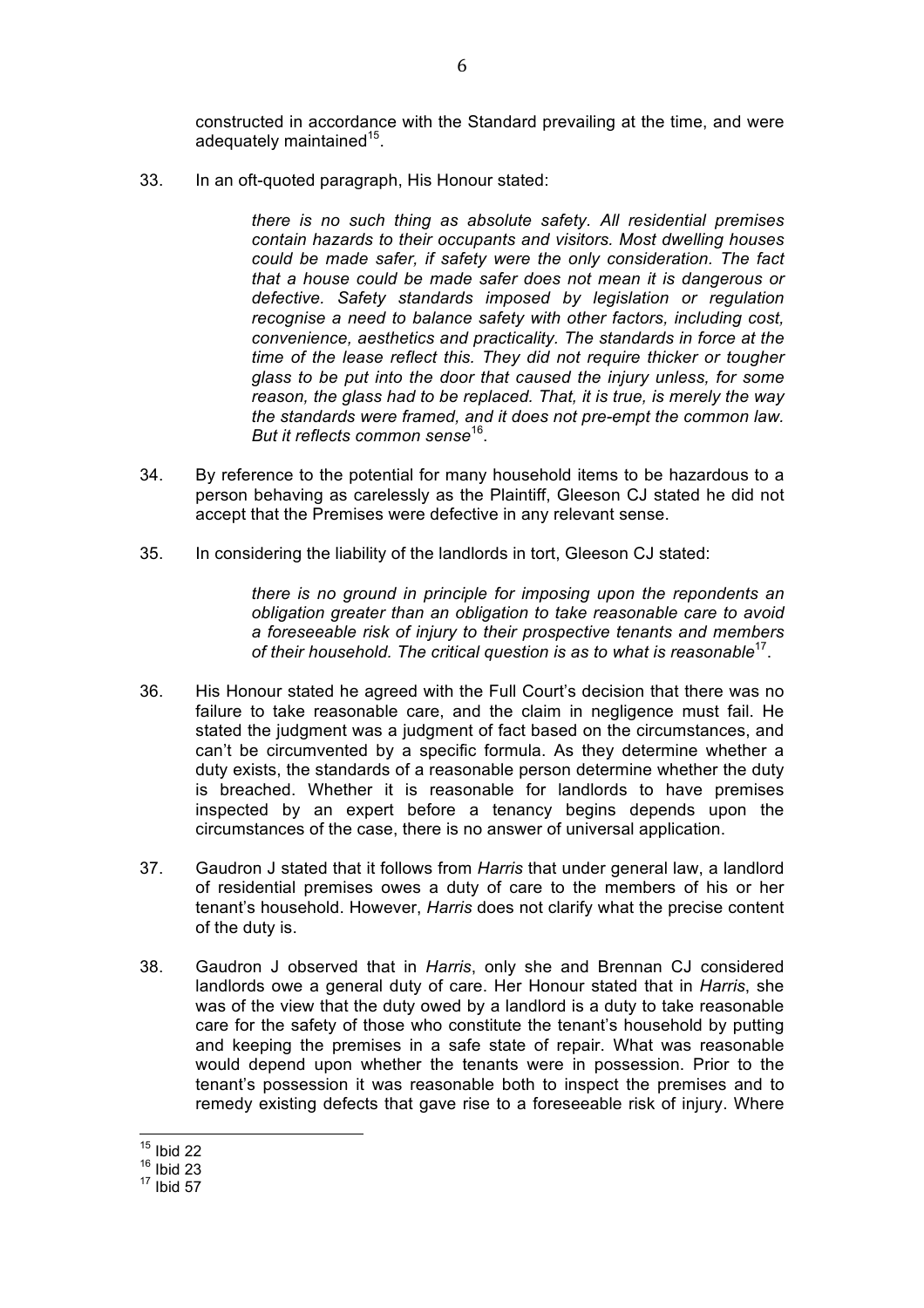there were defects or potential defects which posed special dangers (such as electrical wiring or gas connections) it was reasonable to have an inspection conducted by an expert in that regard. As regards defects which were not present at the commencement of the lease, reasonable care only required remedying of those defects of which the landlord was or ought to have been aware $^{18}$ .

- 39. Gaudron J observed that the duty identified by Brennan CJ in *Harris* was confined to "*defects*" and does not assist the Plaintiff in *Jones* because the glass door was not defective. The duty identified by Gaudron J was simply to put and keep the premises in a state of safe repair, and as the glass door was not defective, it was not in need of repair. Accordingly, the duty owed was not breached.
- 40. Her Honour stated that in order for the Plaintiff in *Jones* to succeed, a greater duty of a landlord would have to be recognised, namely a duty to ensure premises are as safe for residential use as reasonable care and skill on the part of anyone can make them. Her Honour also stated that it would need to be held that it is reasonable to replace items which, though not defective, involve a foreseeable risk of injury if safer items are available.
- 41. In finding that such a greater duty did not exist, Her Honour commented that the landlord/tenant relationship is contractual and involves an element of choice. The parties can elect not to enter the relationship should they wish. The relationship between a tenant and the members of his/her household involves a greater degree of control than the relationship between a landlord and the members of his/her tenant's household. Accordingly, there is no reason why a greater duty should be placed on a landlord than on an occupier (such as the tenant). As an occupier is only required to take such care as is reasonable in the circumstances, a landlord should not be subject to a greater duty.
- 42. In a joint judgment, Gummow and Hayne JJ considered the previous judicial consideration of a landlord's duty, concluding:

*the result is that in Australia it is no longer correct that a landlord never owes any duty in negligence to occupants in respect of the condition of residential premises. The rejection of the rule in Cavalier v Pope does not, however, go so far as necessarily to impose a duty upon the landlord to any person who may be on the premises at any given time19.* 

- 43. Their Honours recognised that the nature and extent of the duty owed depends upon the circumstances, and those circumstances may differ between landlord and tenant, and landlord and other persons. The latter is likely to be less stringent than the former $20$ .
- 44. Their Honours stated that, as in *Harris*, *Jones* involved residential premises, and their judgement is to be understood with that in mind:

 <sup>18</sup> Ibid 88

 $19$  Ibid 166

 $^{20}$  Ibid 169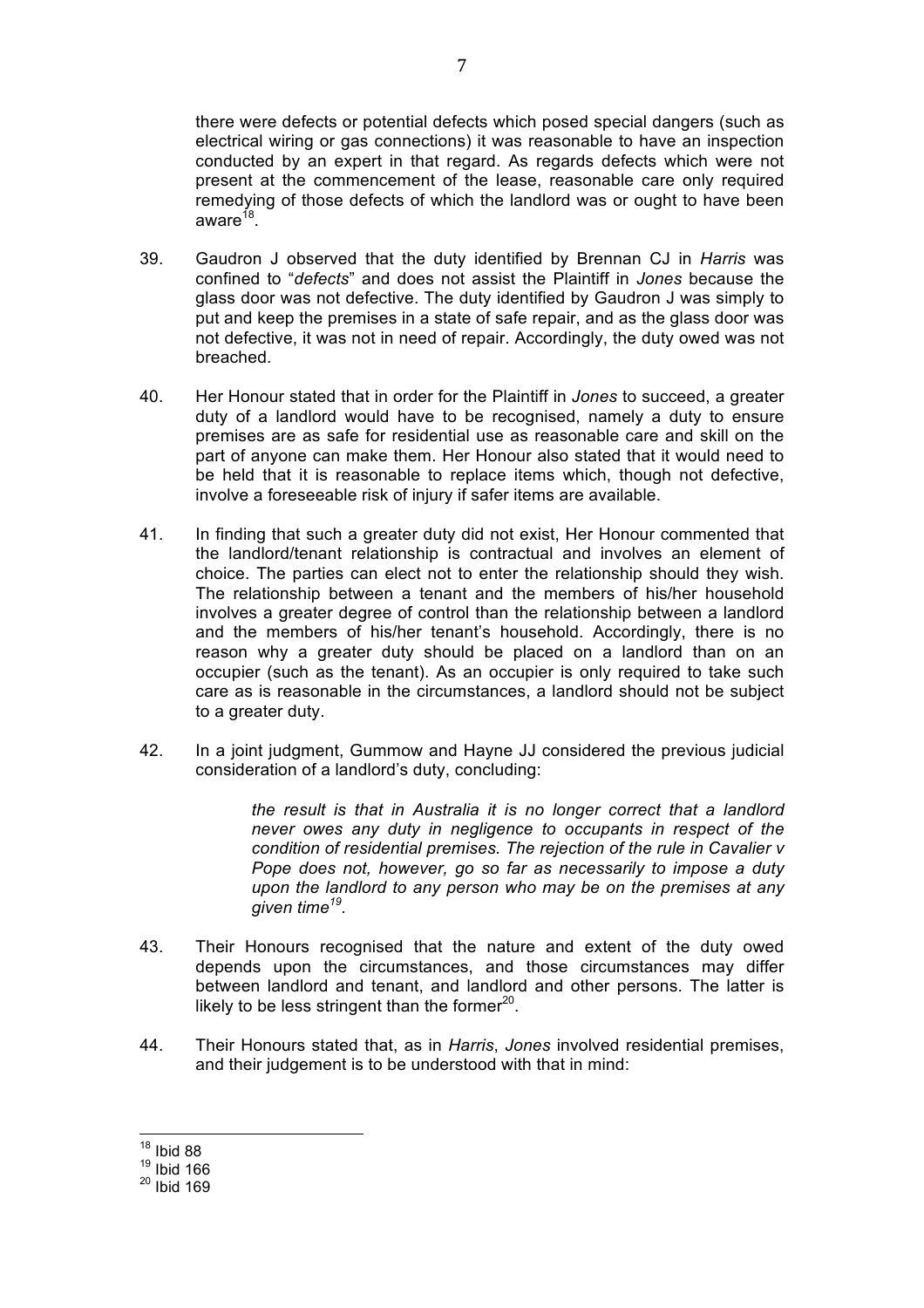*that which is required in respect of premises let for commercial or educational or other purposes may well differ, but that is not for decision in this case*21.

45. Gummow and Hayne JJ stated that ordinarily a landlord will surrender occupation of the premises to the tenant, and therefore the content of any duty owed by the landlord:

> *is likely to be less than that owed by an owner-occupier who retains the ability to direct what is done upon, with and to the premises. Broadly, the content of the landlord's duty to the tenant will be conterminous with a requirement that the premises be reasonably fit for the purposes for which they are let, namely habitation as a*  domestic residence<sup>22</sup>.

46. Their Honours stated that premises would not be reasonably fit if the ordinary use of the premises would, as a matter of reasonable foreseeability, cause injury. Landlords are under a duty not to let premises with defects that the landlord knows or ought to know make the premises unsafe for the use to which they are put. That duty can be discharged by taking reasonable steps to ascertain the existence of any defects and, once the landlord knows of any defects, to take reasonable steps to remove them. Their Honours stated that:

> *this does not amount to a proposition that the ordinary use of the premises for the purpose for which they are let must not cause injury; it is that the landlord has acted in a manner reasonably to remove the risks23.*

- 47. Gummow and Hayne JJ concluded that what constitutes "*reasonable steps*" will depend upon the circumstances, and what is reasonable for residential premises may be less than on commercial premises, such as a school or hotel. It may also depend on other factors such as the terms of the lease, including the amount of rent, any obligations of the parties and any specifications regarding limitations regarding the use to which the premises are to be put. Their Honours considered the "*reasonable fitness*" of premises involved 3 steps; the first concerns the presence of dangerous defects, the second is the taking of reasonable care to ascertain defects and the third is the exercise of reasonable care to remove them or otherwise make the premises safe.
- 48. Their Honours discussed the three steps in further detail, giving examples of dangerous defects including; the tap in *Harris,* exposed live wires, stairs that could not bear the weight of a person, or a roof that could not support the weight of a tenant authorised to be upon it. They stated a glass pane prone to shatter when a door is opened or closed could also constitute a dangerous defect, however, the hazard in *Jones* was not of that nature.
- 49. Gummow and Hayne JJ considered that many household items might be said to be dangerous, such as a gas oven or a caged fan, however, those items are only dangerous if misused. They concluded that such items will only be defective if they are dangerous when being used in a regular fashion. Their

 $21$  Ibid 169

 $^{22}$  Ibid 171

<sup>23</sup> Ibid 173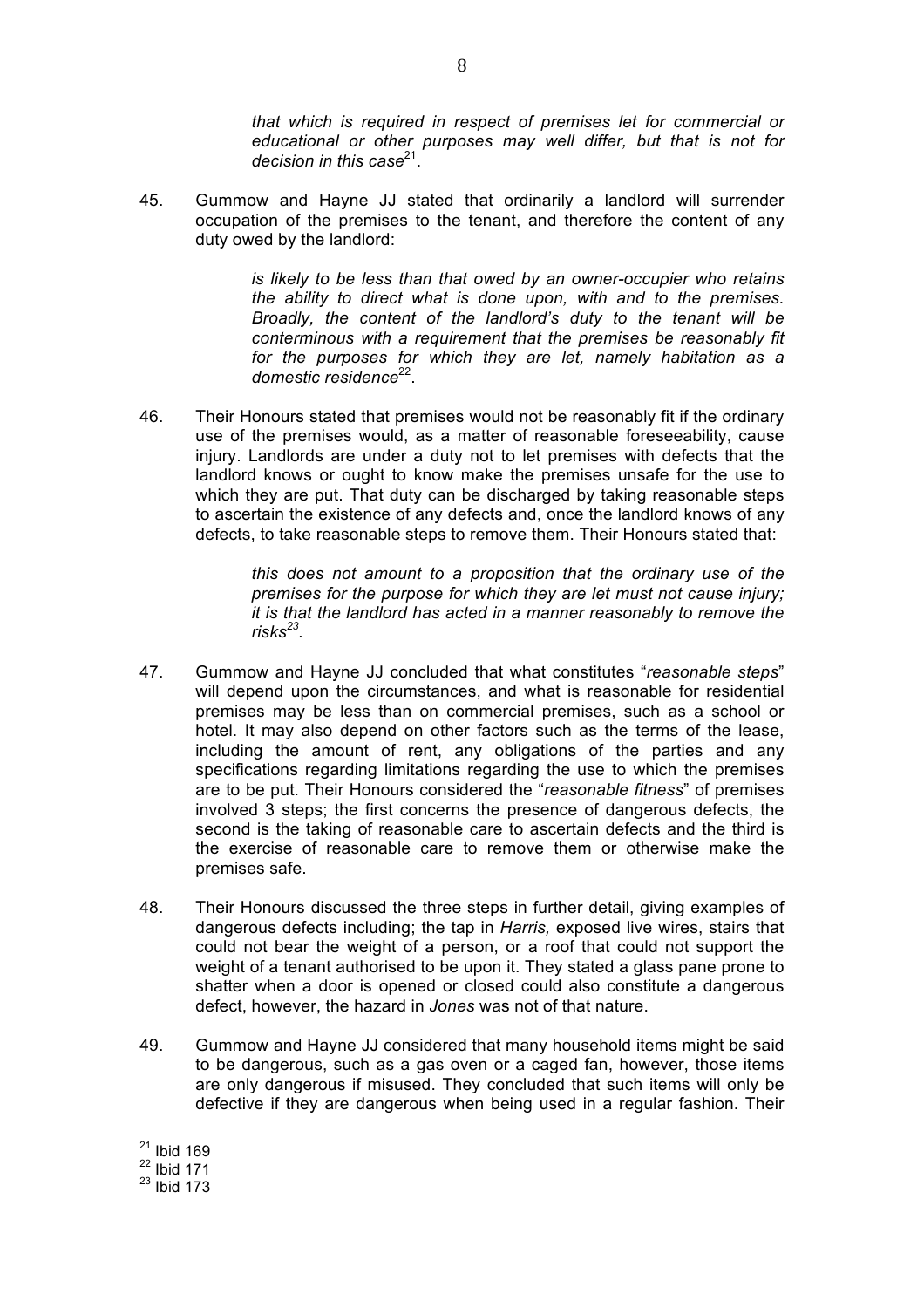Honours stated a further requirement is that the danger must appear in the course of the use of the premises for the purpose for which they were let. If the danger only arises in circumstances where the tenant is performing an unauthorised act, there will ordinarily not be a dangerous defect.

- 50. Their Honours held that in *Jones* the Premises were being used in the usual course of occupancy, but the glass door was not a dangerous defect in the necessary sense. The Premises were reasonably fit for the purpose of residential occupancy, both at the commencement of the tenancy and at the time of the accident. There was no breach of duty as there was no defect<sup>24</sup>.
- 51. The fact that there was no defect was sufficient to determine that the Plaintiff's claim must fail, however, Their Honours went on to deal with the second and third steps.
- 52. As regards the taking of reasonable care to ascertain dangerous defects, Their Honours considered "*reasonable care*" did not require a system of regular inspection during the tenancy, nor did it require the engagement of experts where risks of defects (such as electrical defects) could be seen as merely a possibility. The appropriate standard was "*where the existence of a dangerous defect was merely a possibility (albeit one later realised when the Plaintiff was injured), the steps a landlord was required to undertake were only those that would be taken in the course of "ordinary reasonable human conduct*" 25. It is not an exercise of hindsight. Their Honours suggested the standard could be identified by asking whether an ordinary person in the landlord's position would or should have known that there was any risk, whether that person would or should have known of steps that could be taken in response to that risk, and the reasonableness of that risk. The expert evidence confirmed this standard was not breached by the landlords in *Jones*.
- 53. In respect of the third step, the exercise of reasonable care to remove defects, Their Honours stated a landlord's duty is not one of strict liability to ensure an absence of defects or to ensure reasonable care is taken by another person (such as an electrical contractor) in respect of existing defects. It is not a duty to guarantee that the premises are as safe as can reasonably be made.
- 54. Gummow and Hayne JJ helpfully considered the duty of a landlord to other occupiers and entrants (as opposed to the duty owed to the tenant/s), concluding that the duty owed by the landlord to the tenant, to take reasonable care that the premises contain no dangerous defects, also extends to other entrants. However, in many cases, the duty owed by the landlord to the other entrant will be narrower than the duty owed by the tenant to the other entrant, the reason being that the tenant is in occupation. Their Honours gave examples of a slippery floor or an unsecured gate around a swimming pool. Such defects are beyond a landlord's duty as:

*what must be involved is a dangerous defect of which the landlord knew or ought to have known*26.

 $24$  Ibid 181

 $25$  Ibid 186

 $26$  Ibid 197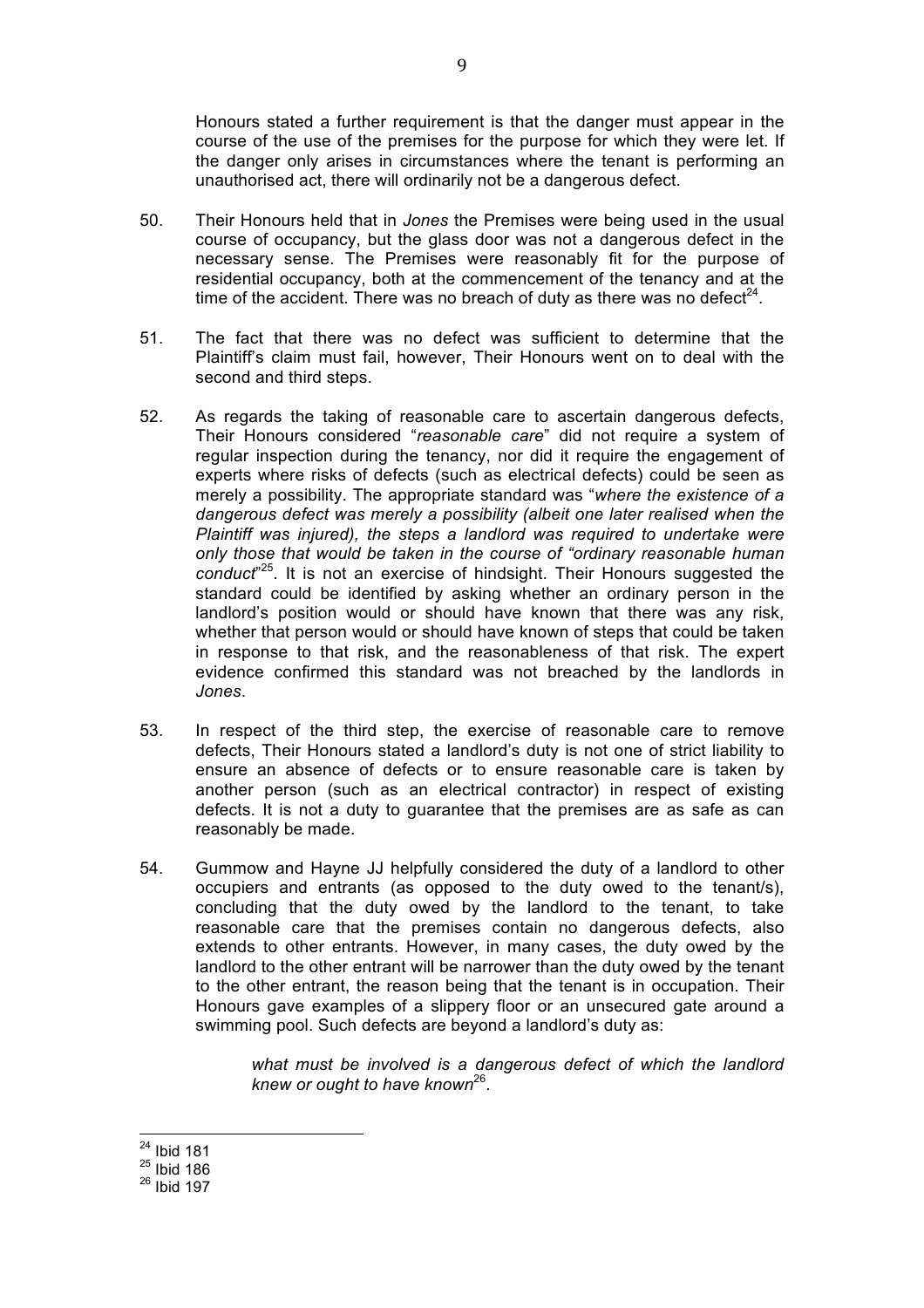- 55. Kirby J stated that following *Harris*, it was apparent that landlords owe a duty of care to tenants and members of the tenant's household, to which the broad principles of negligence should be applied. Beyond establishing such a duty exists, no other binding rule emerges from *Harris*. His Honour stated that following *Harris*, a landlord owes a duty not only under the lease contract, but also at Common Law. The duty is owed to tenants and third parties who are injured as a result of a patent defect in the tenanted premises. His Honour stated that the duty can be discharged by undertaking an inspection of premises prior to each lease or its renewal, and by responding reasonably to defects drawn to notice and by ensuring any repairs are made which the inspection or notice discloses to be reasonably necessary. His Honour stated the duty can be discharged by delegating the inspection and repair to a competent person $27$ .
- 56. His Honour stated that following *Harris*, there were still questions left unanswered, such as;
	- 1) Whether the Common Law imposes on a landlord an affirmative duty to conduct, or procure the conduct of, a detailed inspection of every source of danger at the premises;
	- 2) Whether such an inspection must be by an expert capable of detecting a latent defect which is not apparent to the untrained eye;
	- 3) If so, whether the failure to procure such an expert will impose legal liability on the landlord where an injury is caused by a defect of which the landlord personally remains reasonably unaware<sup>28</sup>.
- 57. In considering whether the Court should impose a duty of the sort contended for by the Plaintiff, Kirby J considered that:

*except where legislation imposes a duty with which the landlord must comply, the common theme of contemporary obligations is to hold back from imposing absolute liability. Moreover, it is to limit the statutory obligations of landlords to the standard of reasonable care. It is to impose common law standards of a similar character. Such standards exclude liability for latent defects of which a landlord has no notice and is reasonably unaware*29.

58. His Honour speculated that if a duty was imposed upon a landlord to conduct, or arrange the conduct of, an inspection by an expert of such items as the glass door in *Jones,* the same principle would need to be applied in respect of inspections of gas, electricity, flooring, ceilings, balconies, railings etc, each requiring an inspection by a different expert for a different fee. His Honour considered such costs would necessarily be passed on to tenants. His Honour acknowledged that different principles may apply to commercial premises, whereby:

> *where members of the public generally are invited on to, or have a right to enter, premises a higher duty will be imposed by law*30.

 <sup>27</sup> Ibid 237

 $28$  Ibid 237

 $^{29}$  Ibid 249

 $30$  Ibid 251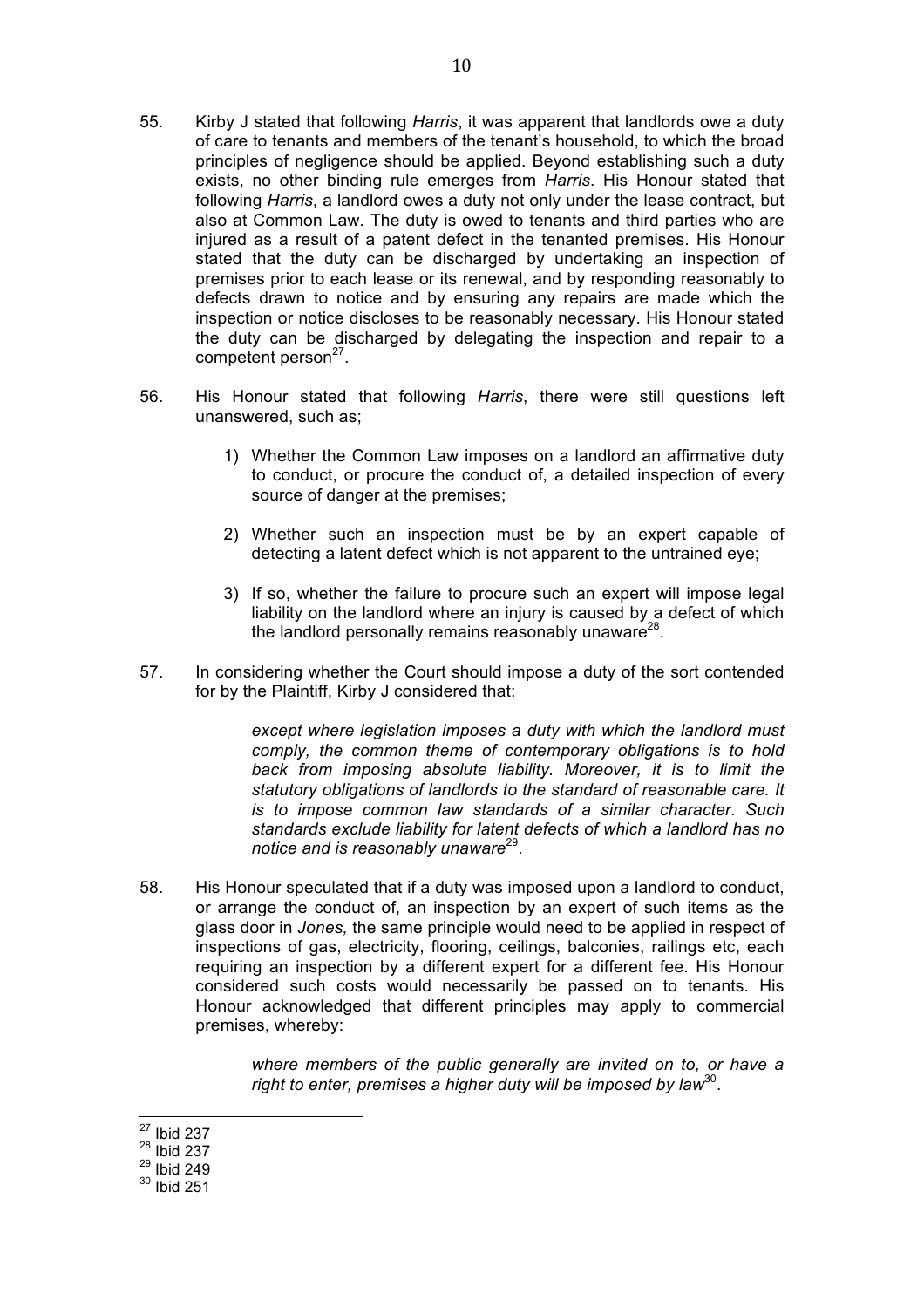- 59. His Honour discussed the policy issues surrounding the imposition of a greater duty on landlords, commenting that where legislature imposes an extended liability, it normally does so with notice, which allows those affected to make their own judgments and obtain appropriate insurance. Such steps can not be taken by a Court<sup>31</sup>.
- 60. His Honour considered that the Common Law could impose on landlords a duty as contended for the Plaintiff in *Jones* (namely, a duty to have an expert inspect the premises prior to the commencement of the tenancy), however, a decision to do so is by no means self-evident or incontrovertible. His Honour considered for a Court to impose such obligations, involving duties of affirmative action, would be "*unusual*", and "*in the great variety of tenancy arrangements that exist, it could work a serious injustice on particular landlords*" 32.
- 61. Kirby J expressed the duty as:

*limited to that of taking reasonable care to avoid foreseeable risk of injury from defects of which they were on notice or of which (by appropriate inspection) they would reasonably become aware*  because they were obvious to a reasonable landlord or its agent<sup>33</sup>.

- 62. His Honour considered that the landlord had not breached that duty and the Plaintiff's claim must fail.
- 63. Callinan J considered a landlord should not be saddled with a personal, nondelegable duty of care. His Honour stated:

*in my respectful opinion the courts should be very cautious about extending the range of non-delegable duties, the law in respect of which has already developed in a not entirely satisfactory and principled way*34.

64. Callinan J was reluctant to impose a Common Law duty upon landlords above that provided for by statute or any contractual obligation. His Honour did not conclusively determine the existence or otherwise of a Common Law duty, however, His Honour stated that:

> *if any duty were owed, a matter of which I am far from convinced, I would define it as no more than a duty to provide, at the inception only of the tenancy, habitable premises. And that the respondents in this case surely did*35.

- 65. His Honour's judgment gives little away as to whether a landlord owes a Common Law duty to tenants or other entrants, and if so, what the nature of that duty is. Even if a duty was owed, it was not breached by the landlord in *Jones*.
- $31$  Ibid 252
- $32$  Ibid 252
- $33$  Ibid 252
- $34$  Ibid 284
- $35$  Ibid 289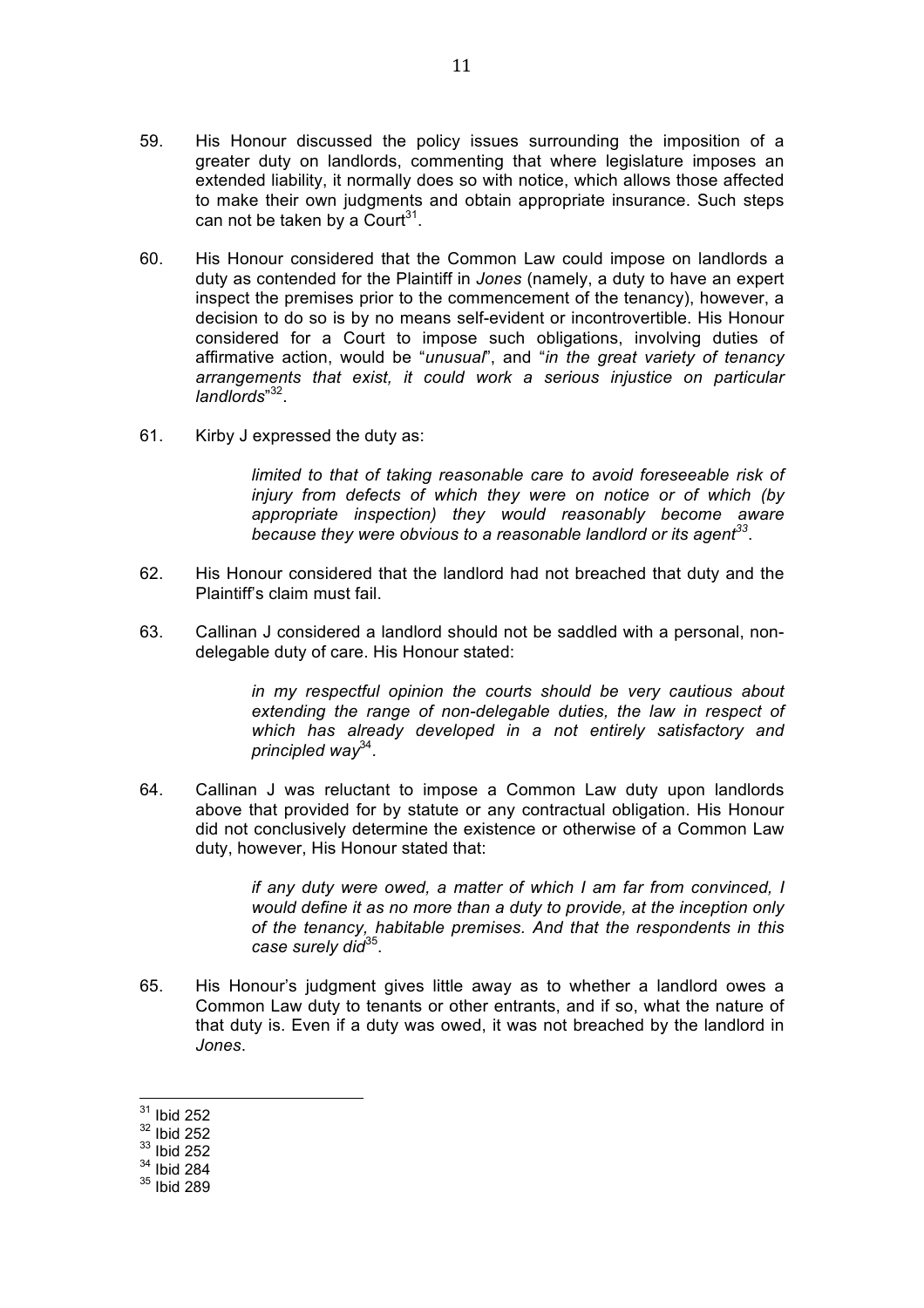- 66. In his dissenting judgment, McHugh J found in favour of the Plaintiff. He found that the exercise of reasonable care by the landlord required that, either immediately before the letting to the tenants, or at some reasonable period before that time, the Premises should have been inspected by a person with building qualifications to assess its safety<sup>36</sup>. If an inspection had been carried out, the risk of injury and means of avoiding it would probably have been pointed out to the landlord $37$ .
- 67. McHugh J stated that it followed that:

*there was present in the premises a reasonably foreseeable risk of injury to persons such as the appellant of which the landlords ought to have known<sup>38</sup>*.

- 68. The cost of a replacement door would have been cheap relative to the risk of danger and potential gravity of the injury<sup>39</sup>. His Honour considered that the standard of reasonable care required the glass in the door to conform to at least the 1973 Australian Standard<sup>40</sup>.
- 69. The effect of McHugh J's minority judgment is that a landlord would be required to have residential premises inspected by someone with building qualifications immediately before the premises were let to a tenant, or at some reasonable period before that time.

#### **Analysis**

- 70. Although to a lesser extent than in *Harris*, the fact that Their Honours did not provide a joint judgment makes the principles arising from the decision in *Jones* difficult to discern. There is no doubt that a landlord owes a Common Law duty to tenants and other entrants, but Their Honours once again differed in their views as to the content of the duty owed.
- 71. As regards a landlord's duty to inspect premises, Gummow and Hayne JJ considered that the duty with respect to ascertaining dangerous defects would be discharged if the landlord takes reasonable steps to ascertain the existence of such defects<sup>41</sup>. Their Honours did not consider that reasonable care requires regular inspections throughout the tenancy<sup>42</sup>, nor does it require an expert to inspect the premises where the risk of a defect could be seen as a mere possibility. Kirby J held that the duty owed can be discharged by undertaking an inspection of premises prior to each lease or its renewal<sup>43</sup>. Gaudron J referred to her own judgment in *Harris,* stating that prior to the tenant's possession, it was reasonable both to inspect the premises and to remedy existing defects that gave rise to a fore seeable risk of injury<sup>44</sup>.

- <sup>37</sup> Ibid 107
- <sup>38</sup> Ibid 109
- <sup>39</sup> Ibid 109
- $40$  Ibid 111
- $41$  Ibid 173
- $42$  Ibid 183
- <sup>43</sup> Ibid 237
- $44$  Ibid 88

 <sup>36</sup> Ibid 107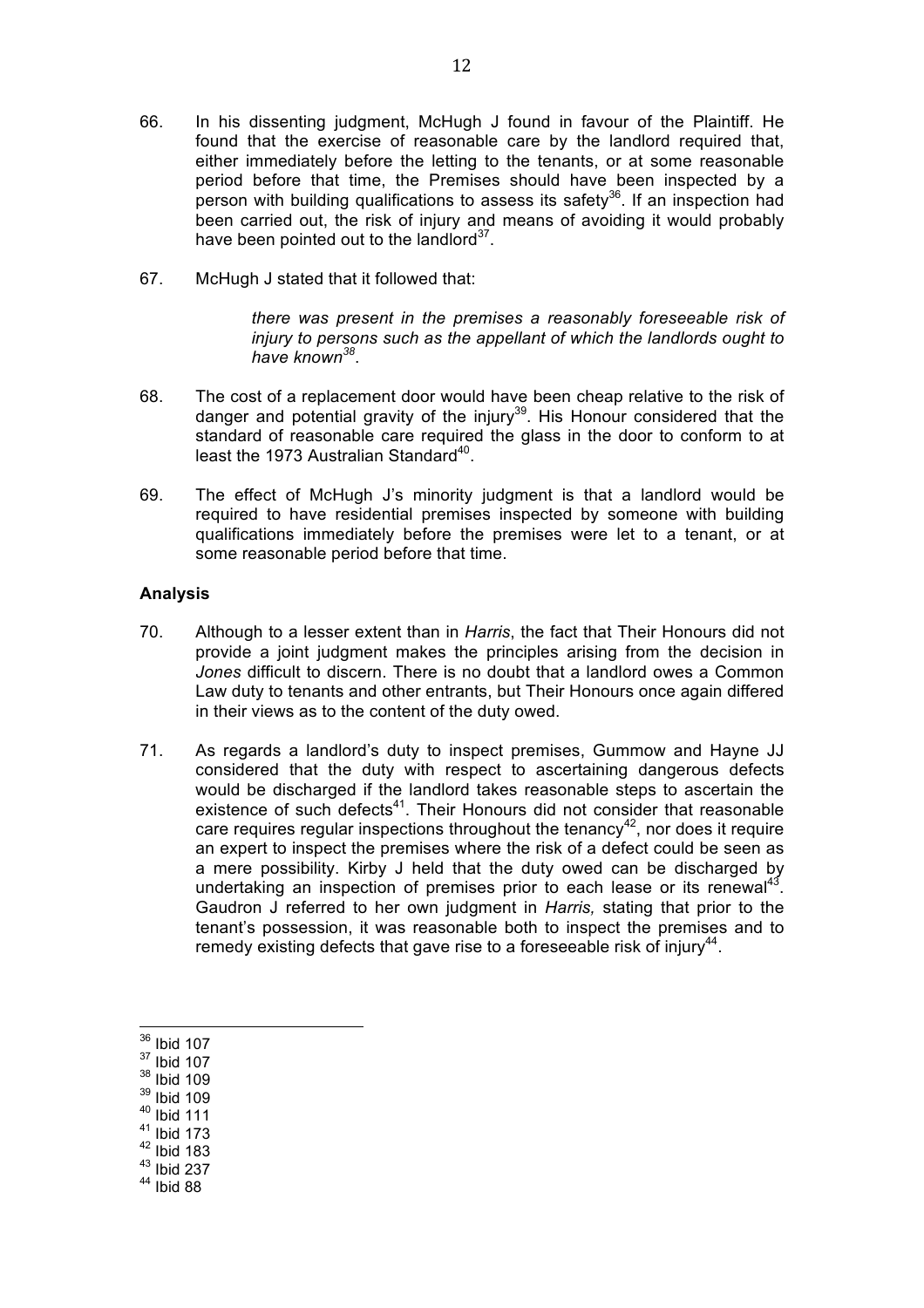- 72. It is difficult to contemplate circumstances whereby reasonable care would not require a lay inspection of the premises before the commencement of a tenancy. Prior to the commencement of the tenancy, the landlord is the occupier and has a greater degree of control, but once the tenancy commences, occupation is surrendered to the tenant. However, as highlighted by Gummow and Hayne JJ, there are instances where the landlord never had control, such as where there are back-to-back tenancies or where a landlord assumes ownership after the tenant has gone into possession<sup>45</sup>.
- 73. It should be borne in mind that in many circumstances, such as in *Watton*, a requirement to inspect will be imposed by statute or by contract. Presently in New South Wales, s.15 of the *Residential Tenancies Act 2010* provides that a standard form residential tenancy agreement may be prescribed by the Regulations. The standard form residential tenancy agreement at Schedule 1 of the *Residential Tenancy Regulations 2010* provides that "*a condition report relating to the condition of the premises must be completed by or on behalf of the landlord before or when this agreement is signed*". Accordingly, where the standard form prescribed by the Regulations is used, the landlord's duty will encompass an obligation to inspect.
- 74. The Common Law duty does not require that an expert in every potential field be retained to conduct an inspection, however, the circumstances in a particular case may require an expert inspection if a defect is more than a mere possibility, that is, the landlord knew or ought to have known of a dangerous defect. The judgments of Gleeson  $\mathrm{CJ}^{46}$  and Kirby  $\mathrm{J}^{47}$  provide useful discussion of the policy against the imposition of such an obligation.
- 75. As regards the content of the duty generally, Gleeson CJ and Gummow and Hayne JJ expressed the duty broadly to be to take reasonable care to avoid foreseeable risk of injury, with the practical content of the duty to be determined by the particular circumstances. A key factor in the determination being the presence or otherwise of "*dangerous defects*".
- 76. Gaudron J described the duty as "*to put and keep the Premises in a safe state of repair*48. Kirby J described the duty of landlords as being *"limited to that of taking reasonable care to avoid foreseeable risk of injury from defects of which they were on notice or of which (by appropriate inspection) they would reasonably become aware because they were obvious to a reasonable landlord or its agent<sup>49</sup>* .
- 77. Callinan J was reluctant to even confirm the existence of a Common Law duty, but considered that if a duty were owed, it is no more than a duty to provide at the inception only of the tenancy, habitable premises.
- 78. The decision in *Jones* has narrowed the scope for interpretation of the content of a landlord's duty that existed following *Harris*. However, the content of the duty is not entirely clear. In particular, the role of the existence or otherwise of a "*dangerous defect*" was unclear from the various judgments.

 <sup>45</sup> Ibid 170

 $46$  Ibid 19

 $47$  Ibid 251

 $48$  Ibid 88

 $49$  Ibid 252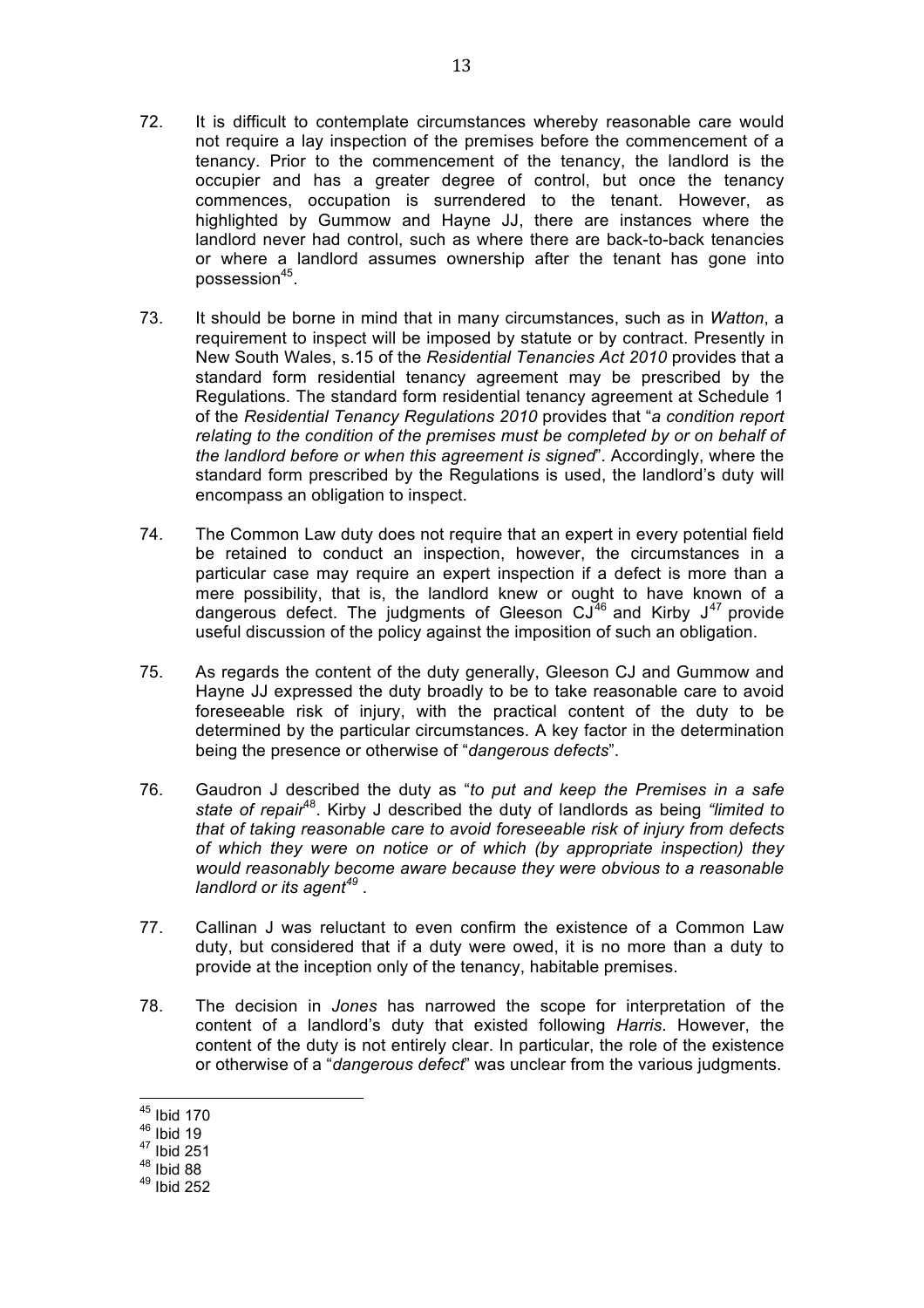- 79. It is apparent that the content of the duty will vary depending upon the circumstances, in particular, it is notable that the duty owed by a landlord of commercial premises will not necessarily be the same as that owed by a landlord of residential premises.
- 80. Subsequent to the decision in *Jones*, the NSW Court of Appeal has further explored some of the variable circumstances which impact upon the content of the duty. The balance of this paper explores the key cases in which the NSW Court of Appeal has embarked upon this task.

## *Ahluwalia & Ors* **v** *Robinson* **[2003] NSWCA 175**

- 81. Ahluwalia & Ors v Robinson<sup>50</sup> also involved an injury sustained by shattered glass. On 4 November 1995 Ms Robinson ("**the Respondent**") attended residential premises ("**the Premises**") which were tenanted by her former partner, Mr Read, who was also the father of her son. The Respondent attended the Premises to collect her son. When the Respondent arrived at the Premises, Mr Read was bathing the child in the bathroom. The Respondent asked Mr Read to hurry up, and as she turned to walk out of the bathroom she slipped due to water on the floor. As the Respondent slipped, her right foot went through a glass shower screen ("**the Screen**"), which shattered causing her substantial injury.
- 82. The glass in the Screen complied with the relevant Australian Standard at the time that the Screen was installed. The subsequently updated Standard required safety glass to be used in new installations but did not impose a requirement that existing glass be replaced with safety glass.
- 83. At the District Court trial, evidence of the managing agent's file was admitted over objection. The file contained a record of a vast number of issues raised with the Premises over the period 1990 to 1995, however, those issues mainly went to matters such as electricity wiring, plumbing, drainage and the general dilapidation of the Premises. There was no issue noted with the Screen. There was expert evidence from an architect that he would not have been able to determine from inspection whether the glass in the Screen was safety glass.
- 84. At the District Court trial, the primary judge, English DCJ, found that a visual inspection by a lay person would not have disclosed that the glass in the Screen was not safety glass. Her Honour considered that the Premises had not been adequately maintained and constantly required attention. Her Honour found that there were defects in the Premises which rendered it hazardous to occupy, and a prudent landlord would have arranged for an expert inspection of the Premises to ensure they were fit for habitation. Her Honour held that if an expert inspection had been conducted, the presence of the annealed glass in the Screen would have been discovered , and had the glass been replaced, it was more probable than not that when the Respondent's foot contacted the glass in the Screen it would not have penetrated it. Her Honour found in favour of the Respondent.
- 85. The NSW Court of Appeal upheld the appeal. Hodgson JA, with Sheller JA and Bryson J agreeing, stated that *Jones* made it clear that:

 <sup>50</sup> *Ahluwalia & Ors v Robinson* [2003] NSWCA 175 ("*Ahluwalia*")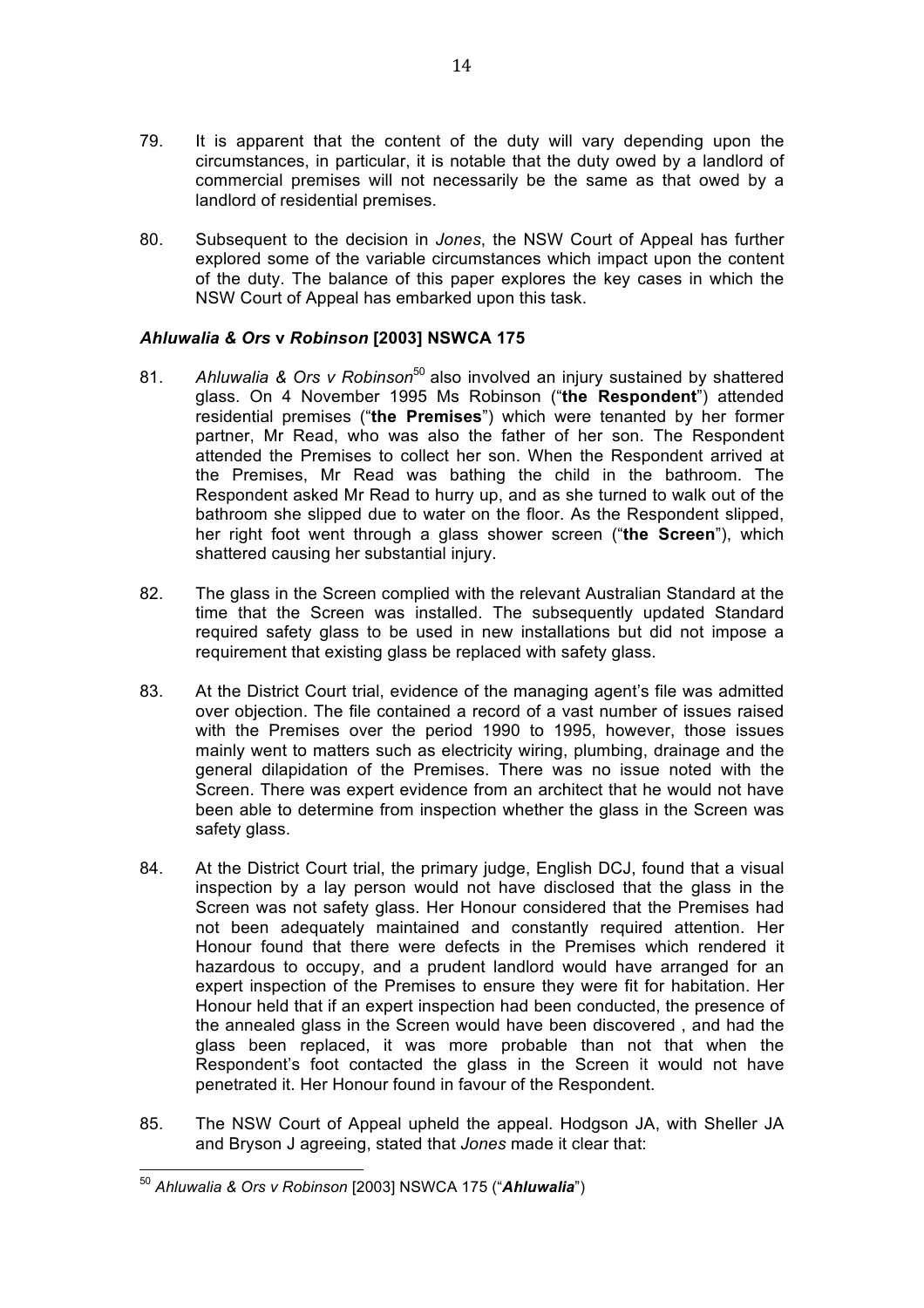*in the absence of a contract supportive of a higher duty, the duty of a landlord in relation to the safety of premises does not in general require a landlord to commission experts to inspect premises to look for latent defects, nor is it a duty to make premises as safe as reasonable care can make them. In general terms, the duty of the landlord is to be determined by reference to foreseeable risk of harm*  and what a reasonable person would do in response to that risk<sup>51</sup>.

- 86. The Court held that the only basis upon which the trial judge had found that there was a foreseeable risk arising from the Screen was by finding that a reasonable person would have commissioned an inspection of the Premises by an expert. The Court found that the various issues noted by the managing agent gave force to an agrument that there was a foreseeable risk from issues such as electrical wiring and plumbing, but reasonable care would only have required an inspection by an expert electrician or a plumber, not an expert in another area, or a person with general building or architectural  $ex$ expertise $52$ .
- 87. The Court held that even if an inspection had been conducted by someone with general expertise in building and/or architecture, there was insufficient evidence before the Court to justify a finding, on the balance of probabilities, that such an expert would have detected that the glass in the Screen was not safety glass. Even if the glass was detected as not being safety glass, having regard to the relevant Australian Standard, it is not clear an expert would have recommended that the glass in the screen be replaced in any event.
- 88. The Court of Appeal hypothesised that even if an expert had inspected the Premises and recommended that the glass in the Screen be replaced, it is a real question as to whether reasonable care would have required replacement of the glass in the Screen, having regard to the multiple other issues at the Premises, such as with the electricity and plumbing, which would have had priority over replacing the glass in the Screen, and would have required very substantial expense, which in turn would have impacted upon the rent asked for the Premises $53$ .
- 89. In summary, despite the Premises being in a general state of dilapidation, and with known issues with electricity and plumbing, the Court was not willing to impose a duty upon the landlord to arrange an inspection by a general building and/or architectural expert. The glass in the Screen did not give rise to a foreseeable risk of injury and there was no breach of duty.

#### **Analysis**

- 90. A landlord's duty is not to make premises as safe as reasonable care can make them.The duty owed by a landlord in residential premises was expressed as being determined by reference to foreseeable risk of harm and what a reasonable person would do in response to that risk.
- 91. In the absence of some contractual obligation, a landlord generally is not required to commission experts in specific fields to inspect the premises,

 $\frac{51}{52}$  Ibid [23]<br> $\frac{52}{101}$  Ibid 25

 $53$  Ibid 28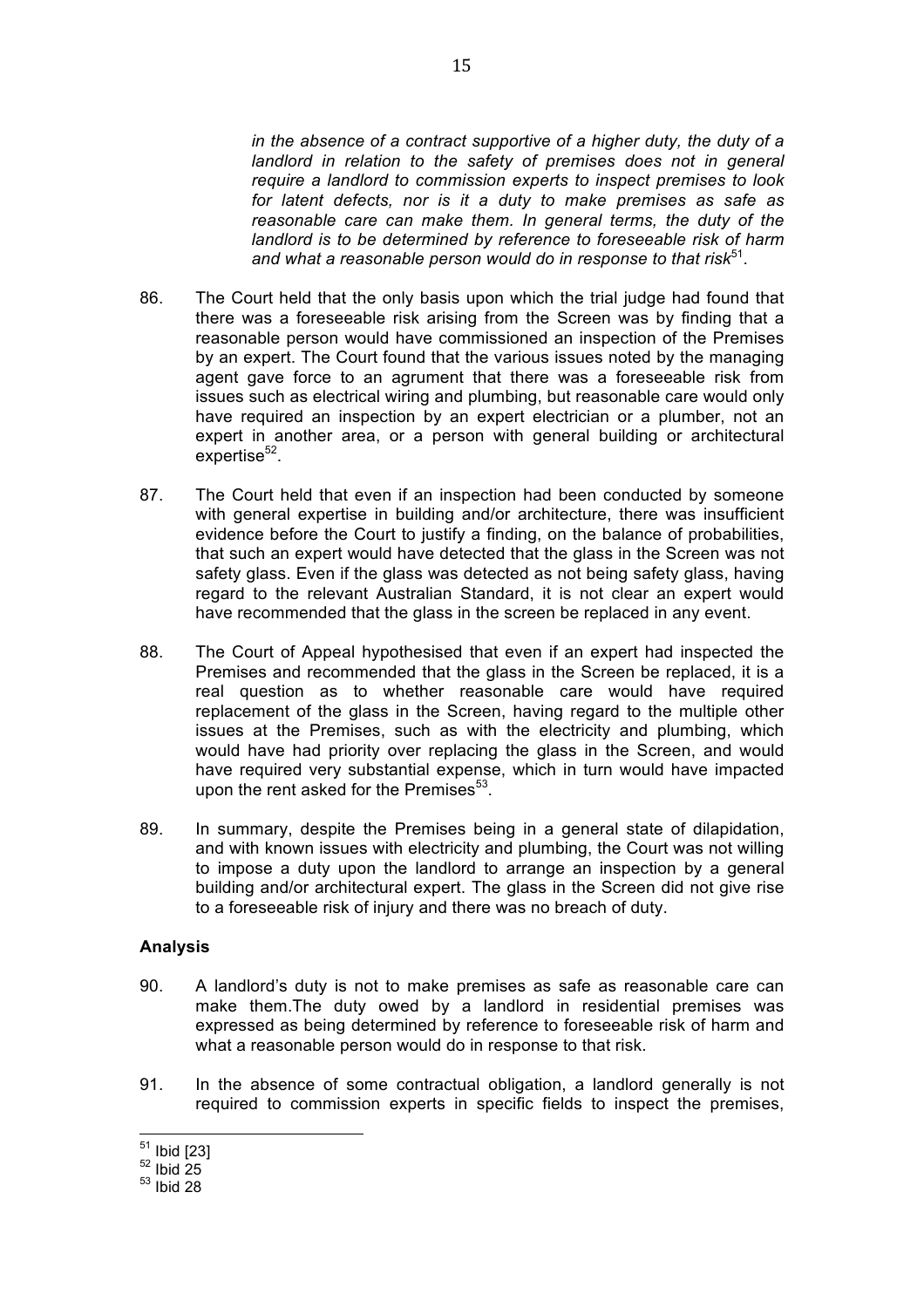although if there is some unusual danger, of which the landlord knew, or ought to have known, the circumstances may extend the duty to an expert inspection in respect of that danger. It must also be established that the result of that inspection would have been a recommendation to take precautions against the particular risk posed.

#### *Sakoua & Anor* **v** *Williams* **[2005] NSWCA 405**

- 92. The principles in *Jones* were also applied in *Sakoua & Anor* v *Williams*54. *Sakoua* also involved an injury at tenanted residential premises ("**the Premises**"). The owners ("**the Appellants**") purchased the Premises in July 2001. It was the Appellants' intention to develop the Premises, but in the meantime they decided to rent them. Ms Williams ("**the Respondent**") was their first tenant. The Respondent commenced renting the Premises on 13 October 2001.
- 93. The previous owner had purchased the Premises in 1974. The front steps were in place at that time.
- 94. On 20 October 2001 the Respondent sustained injuries when she fell on the 3 front steps ("**the Steps**") of the Premises. The Respondent alleged the Appellants were negligent in failing to provide safe access to the Premises, in particular, she alleged that the absence of a handrail and landing on the Steps and the presence of a tree stump in the vicinity of the Steps, made them unsafe.
- 95. At the trial both parties adduced expert evidence. There were a number of disagreements between the experts, but the following common ground emerged from their reports:
	- 1) The construction of the Steps did not involve any breach of the building Ordinances at the time of construction;
	- 2) The construction of steps with risers of varying heights was "*contrary to good building practice*";
	- 3) "*Arguably*" the failure to provide a landing between the doorway and the top step was contrary to "*good building practice*" at the time;
	- 4) If the Premises had been constructed a few months later, the construction would have involved breaches of the applicable law, in that the risers were not of a consistent height, a landing was not provided and arguably a handrail should have been provided.
- 96. At the trial in the District Court, Patten DCJ found a verdict for the Respondent.
- 97. In a 2:1 judgment, the NSW Court of Appeal upheld the appeal. Mason P gave detailed consideration to the various judgments in *Jones*. His Honour stated that although *Jones* established that a landlord of residential premises owes a duty to an incoming tenant, the scope of that duty had not been formulated in identical terms by Their Honours.
- 98. Mason P stated that Gleeson CJ and Gummow and Hayne JJ had expressed the duty to be "*to take reasonable care to avoid foreseeable risk of injury, leaving the practical content of the duty to be governed by the circumstances*

 <sup>54</sup> *Sakoua & Anor* <sup>v</sup>*Williams* [2005] NSWCA 405 ("*Sakoua*")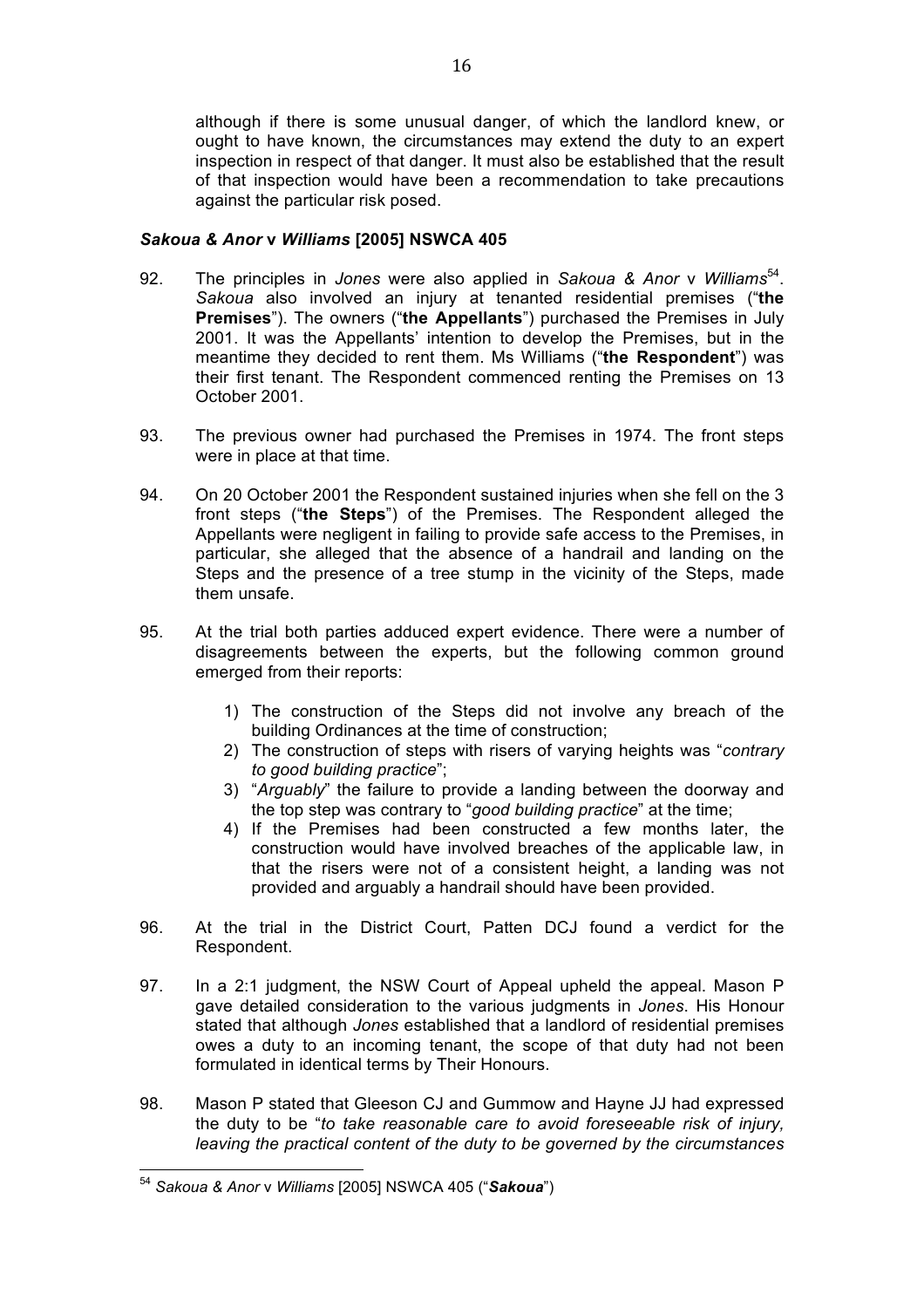*of the case*" 55. His Honour considered Gaudron and Kirby JJ favoured slightly narrower formulations of the duty, respectively being, "*a duty to put and keep premises in a state of safe repair*" and, "*to take reasonable care to avoid foreseeable risk of injury from defects of which the landlord was on notice or of which (by appropriate inspection) the landlord would reasonably become aware*" 56. His Honour stated that:

*for Kirby and Gaudron JJ, the concept of a dangerous defect was central to the narrower duty of care that they favoured. For Gleeson CJ, Gummow and Hayne JJ the presence of such a defect at the inception of a tenancy was seen as highly relevant to a finding of breach of the more generally expressed duty of care that they favoured*57.

- 99. His Honour considered that none of the Justices in the majority in *Jones* had gone as far as to take any duty to repair beyond requiring the landlord to address "*defects*" of which he or she was, or ought to have been aware. His Honour stated each of Their Honours in *Jones* defined "*defect*" in the context to mean something more than a condition capable of causing injury.
- 100. Mason P, with Brownie AJA agreeing, focussed upon the definition of "*defect*" given by each of the majority in Jones. His Honour concluded that he could not agree with the trial judge, or with Beazley JA, that the question to be decided was whether the Steps were reasonably safe for the purposes for which they were to be put. His Honour stated, "*in a tort case, such a test appears both to be unhelpful and to contradict the scope of the duty found by the majority in Jones*" 58.
- 101. Mason P stated that the obviousness of the danger identified did not provide a basis for liability. Such obviousness was equally apparent to the Appellants and the Respondent and is not, in itself, a criterion of liability<sup>59</sup>.
- 102. His Honour stated that all stairs are inherently dangerous, especially if traversed by users like the Respondent, who fail to some degree to take reasonable care for their own safety. His Honour repeated his remarks in *Francis* v *Lewis*<sup>60</sup> that:

*foreseeability of risk of injury is not determinative of breach of duty of care. If, which I doubt, the learned trial judge overlooked this he would have been in error. The duty is one of reasonable care, not whether safety could have been improved by modification. The duty is not confined to one owed to those who are careful for their own safety, but it is relevant to take into account that Plaintiffs are themselves expected to act reasonably and take care for their own safety when determining what is reasonable (see generally Phillis v Daly (1988) 15 NSWLR 65 at 74, David Jones Limited v Bates [2001] NSWCA 233, Waverley Municipal Council v Swain [2003] NSWCA 61 at [114].*

- $58$  Ibid 22
- $59$  Ibid 23

17

 $55$  Ibid 4

 $56$  Ibid 5

 $57$  Ibid 7

<sup>60</sup> *Francis* v *Lewis* [2003] NSWCA 152 at [40]-[41]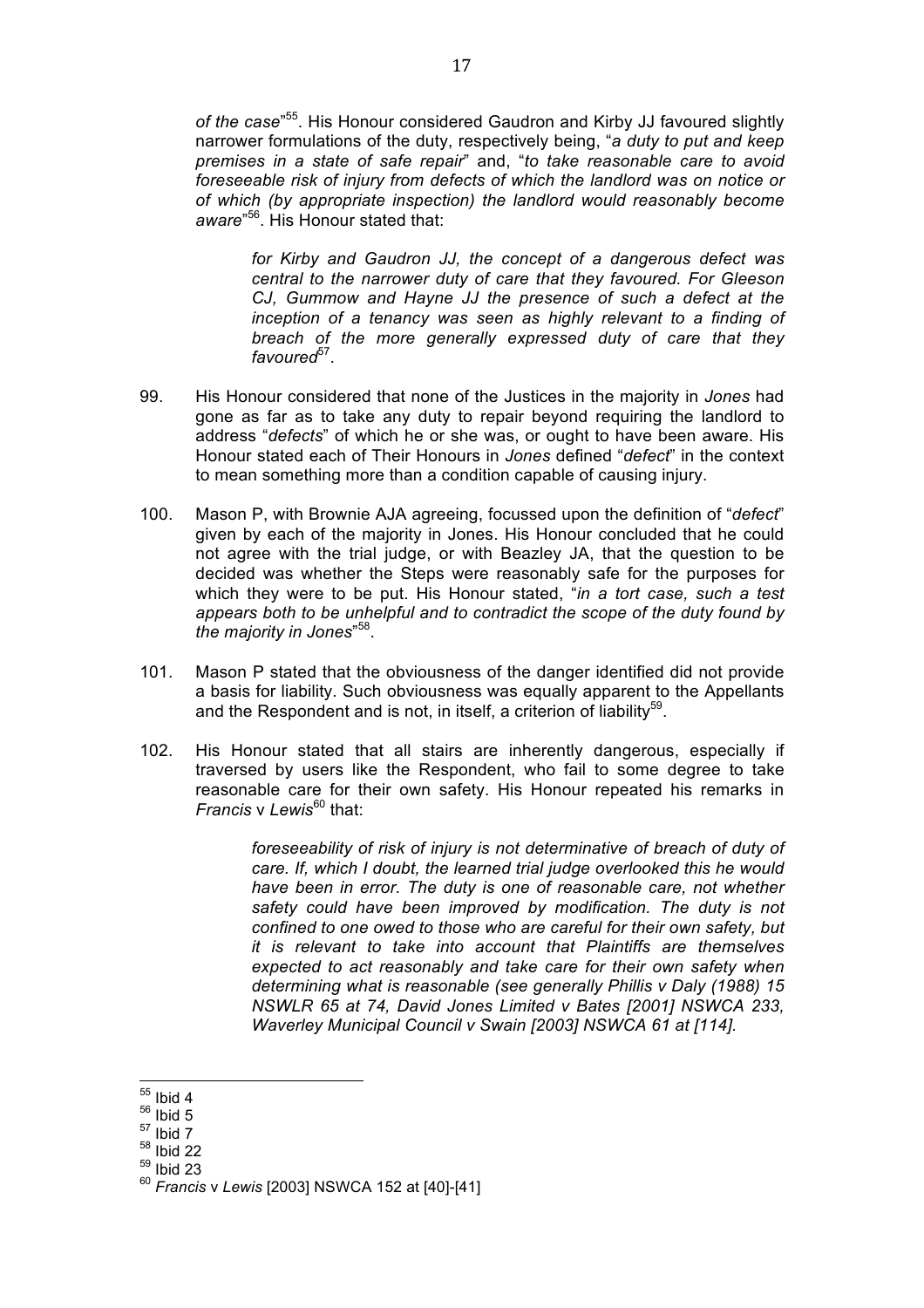*In recent years, this Court has emphasised that no stairs are perfectly safe and that it is wrong to suggest that a Plaintiff who is injured by falling on stairs has prima facie some cause of action (see Baulkham Hills Shire Council v Pascoe [1999] NSWCA 431 at [12], North Sydney Council v Plater [2002] NSWCA 225 at [43]-[44], Owners Strata Plan 30889 v Perrine [2002] NSWCA 324. In Wilkinson v Law Courts Ltd [2001] NSWCA 196, Heydon JA, with whom Meagher JA and Rolfe AJA agreed, said at [32]:*

*Stairs are inherently, but obviously, dangerous. Many measures might have been taken to make the stairs as safe as human skill could possibly make them; but the duty is only to take care which is reasonable under the circumstances. Among the essential circumstances is the following fact: "persons using steps may misjudge their footing and slip or trip but this is an everyday risk which members of the public avoid by taking care for their own safety": Stannus v Graham [1994] HCA 46; (1994) Aust Tort Reports 81-297 at 61,566 per Handley JA61.*

- 103. Mason P considered that the configuration of the Steps was "*patent*". The Respondent had inspected the Premises before she leased them and she even claimed that she had told the agent that, "*I don't like the look of these steps*". His Honour acknowledged that the Steps had been constructed in accordance with the prevailing Standards at the time, but there was a finding that the construction of the Steps with risers of varying height was "*contrary to then current good building practice*" 62.
- 104. His Honour stated that the issue of breach must be considered as at the time the Premises were let, but the factual inquiry as to whether the Steps constituted a dangerous defect and/or whether it was unreasonable not to repair them before letting should at least have regard to the history of safe usage. His Honour noted the previous owner knew of no incident or accident over the previous 27 years.
- 105. Mason P concluded that *Sakoua* was not a case where the landlord had knowledge or suspicion which made it unreasonable to fail to upgrade the steps or call in an expert for advice. His Honour considered that the Respondent's expert evidence at its highest identified unsafeness in the departures from good building practice, but those departures "*were quite visible and in no way unusual dangers*" 63.
- 106. His Honour commented that just because more recent Standards had been sharpened, this did not in itself create a duty to upgrade the Steps, nor did it establish that the Steps were defective in the sense recognised in *Jones<sup>64</sup>*. The Steps could have been safer, but their deficiencies were clearly visible, whereby the Respondent using them ought to have appreciated that a degree of care was required when negotiating them. The risks were as obvious to the Respondent as to the Appellants. His Honour noted that the short distance from the top to the bottom of the Steps meant that any injury would be unlikely to be serious and the history of no previous accidents meant there

 <sup>61</sup> *Sakoua & Anor* <sup>v</sup>*Williams* NSWCA 405 at [26] <sup>62</sup> Ibid 29

 $63$  Ibid 31

 $64$  Ibid 32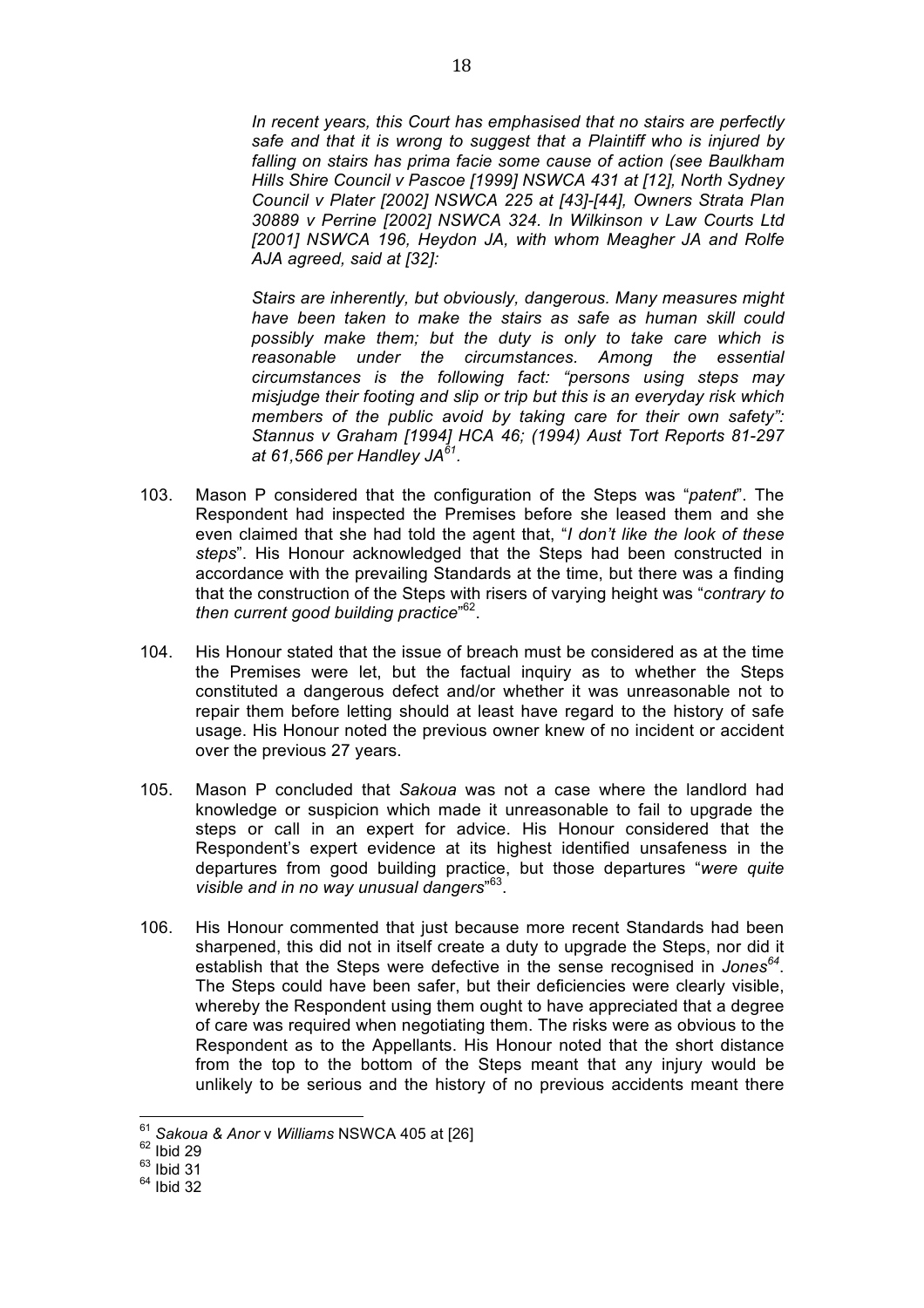was nothing to put the Appellants on notice of a defect or condition requiring attention<sup>65</sup>

- 107. Mason P stated that negligence was not established by pointing out that the Steps could have been made safer with little expenditure, especially where any expenditure might be expected to be reflected in a higher rental<sup>66</sup>.
- 108. In her dissenting judgment, Beazley JA found that there was no error shown in the trial judge's conclusion. Her Honour stated that

*the existence or otherwise of an Ordinance requiring a landing at the time the steps were built does not determine whether in this case there was a breach of duty of care by the Appellants to the Respondent*67.

- 109. Her Honour stated that the difference between *Sakoua* and *Jones* was that in *Sakoua* the unsafe condition of the steps was "*obvious, as a matter of ordinary observation*", whereas in *Jones*, it was not apparent to a lay person that the thickness of the glass was such as to make it unsafe. Her Honour stated that it is apparent from *Jones* that a landlord is under an obligation at the time of the commencement of the tenancy to ensure that premises are reasonably safe for the purposes for which they are let. Her Honour considered that in *Sakoua*, this required the steps to be reasonably safe for the purpose for which the Premises were to be put.
- 110. The implication from Her Honour's judgment is that *Sakoua* did not beg the question, "*did reasonableness require an inspection by an expert?*" Instead, the unsafe nature of the Steps was obvious, as a matter of ordinary lay observation, at the commencement of the letting. The landlord's duty was breached by not taking reasonable precautions to guard against the risk posed by the Steps.

## **Analysis**

- 111. In summary, Beazley JA considered that *Jones* differed from the circumstances in *Sakoua*, because in *Jones* the hazard could not have been identified by a lay person, whereas in *Sakoua*, the unsafe nature of the Steps was obvious as a matter of lay observation. Accordingly, the Appellants were, or ought to have been on notice of the unsafe nature of the Steps, and the question then was whether reasonable care was taken to guard against that risk. Her Honour considered it wasn't. According to Her Honour's judgment, if premises are unsafe at the commencement of the tenancy, and the unsafe nature is, or ought to be apparent to a lay observer, a landlord will breach the duty owed if he/she fails to take reasonable precautions to guard against the risk posed. It matters not that the risk is equally apparent to both landlord and tenant.
- 112. The majority did not interpret *Jones* to that effect. Mason P and Brownie AJA observed that none of the majority in *Jones* had elevated a landlord's duty beyond requiring the landlord to address "*defects*" of which he/she was, or ought to have been aware. A defect was something more than a condition

 $65$  Ibid 33

 $66$  Ibid 34

 $67$  Ibid 65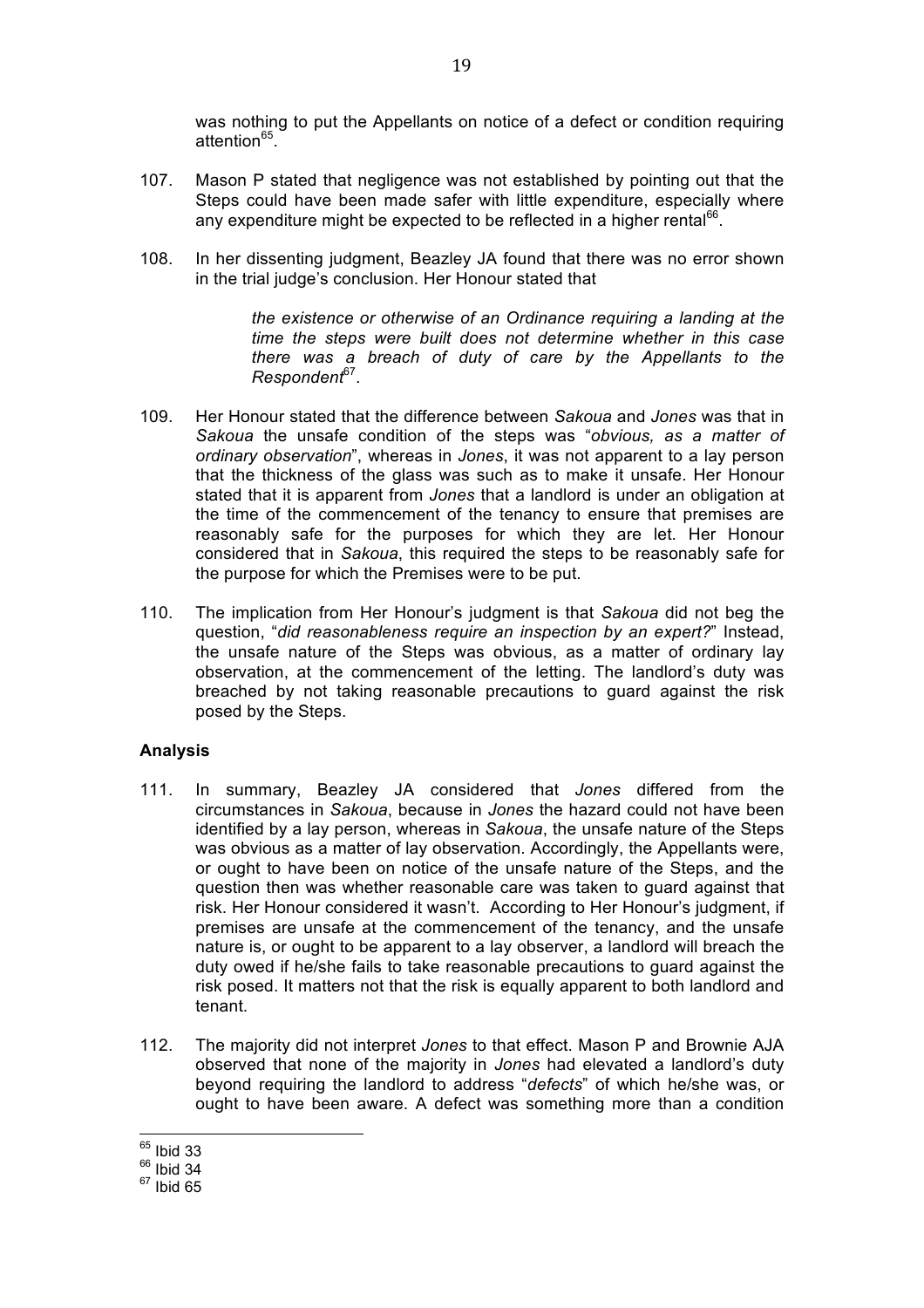capable of causing injury. Stairs are inherently dangerous, just because they could be made safer does not mean they are defective, especially in circumstances where there is no evidence of any previous accidents. Any unsafeness was equally apparent to both the Respondent and the Appellants, and the Respondent should have appreciated she had to take care when using them.

113. The majority judgment raises the question, "*if there had been a history of accidents on the Steps, would this have rendered the Steps defective in the sense contemplated by the majority in Jones*?"

### *NSW Department of Housing* **v** *Hume bhnf Donna Hume & Anor* **[2007] NSWCA 69**

- 114. *NSW Department of Housing* v *Hume*<sup>68</sup> was another case involving an injury sustained at tenanted residential premises ("**the Premises**"), however, *Hume* involved an injury to a visitor to leased premises, as opposed to a tenant or a member of his/her household. *Hume* was also another case where Beazley JA, in finding against the landlord, the NSW Department of Housing ("**the Appellant**"), was in the minority.
- 115. On 14 August 1995, Tyler Hume ("**the Respondent**"), a 2 ½ year old child, was dropped by his mother. Ms Hume, as she was exiting the Premises. Ms Hume and the Respondent had been visiting an acquaintance, Ms Slade, who had been a tenant at the Premises since 1981. Ms Hume had stayed at the Premises for 2 or 3 nights a week for approximately 5 years.
- 116. The Premises had a porch which did not exceed 1 metre above ground level. There were steps leading down to ground level from the porch ("**the Steps**"). The Steps comprised 4 risers and 3 steps. On the right hand side in the direction of descent, the Steps stopped short of the wall, leaving a relatively narrow gap between the side of the Steps and the wall ("**the Gap**"). There was no balustrade on the porch, nor a handrail on either side of the Steps.
- 117. Unfortunately Ms Hume suffered from a problem with her right knee dislocating. She never knew when that might occur. As Ms Hume approached the Steps, carrying the Respondent, her right knee dislocated and she "free fell" into the Gap, dropping the Respondent ("**the Accident**"). The Respondent suffered serious injury. Some days after the Accident, a railing was installed which extended up the Steps and across the landing.
- 118. At the District Court trial, Ms Slade gave evidence that in 1991 or 1992 she had informed the Appellant that one of her friends, and her son and other children, had fallen off the porch at the Premises, and that she believed the porch should have a railing. When she followed this up with the Appellant, she was informed that the Appellant was "*looking into it*", but no action was taken. There was evidence from a Ms McKay that she had fallen from the porch in 1991.
- 119. There was expert evidence from Dr John Cooke, architect, that although there was no applicable Australian Standard that required the erection of a

 <sup>68</sup> *NSW Department of Housing* <sup>v</sup>*Hume bhnf Donna Hume & Anor* [2007] NSWCA 69 ("*Hume*")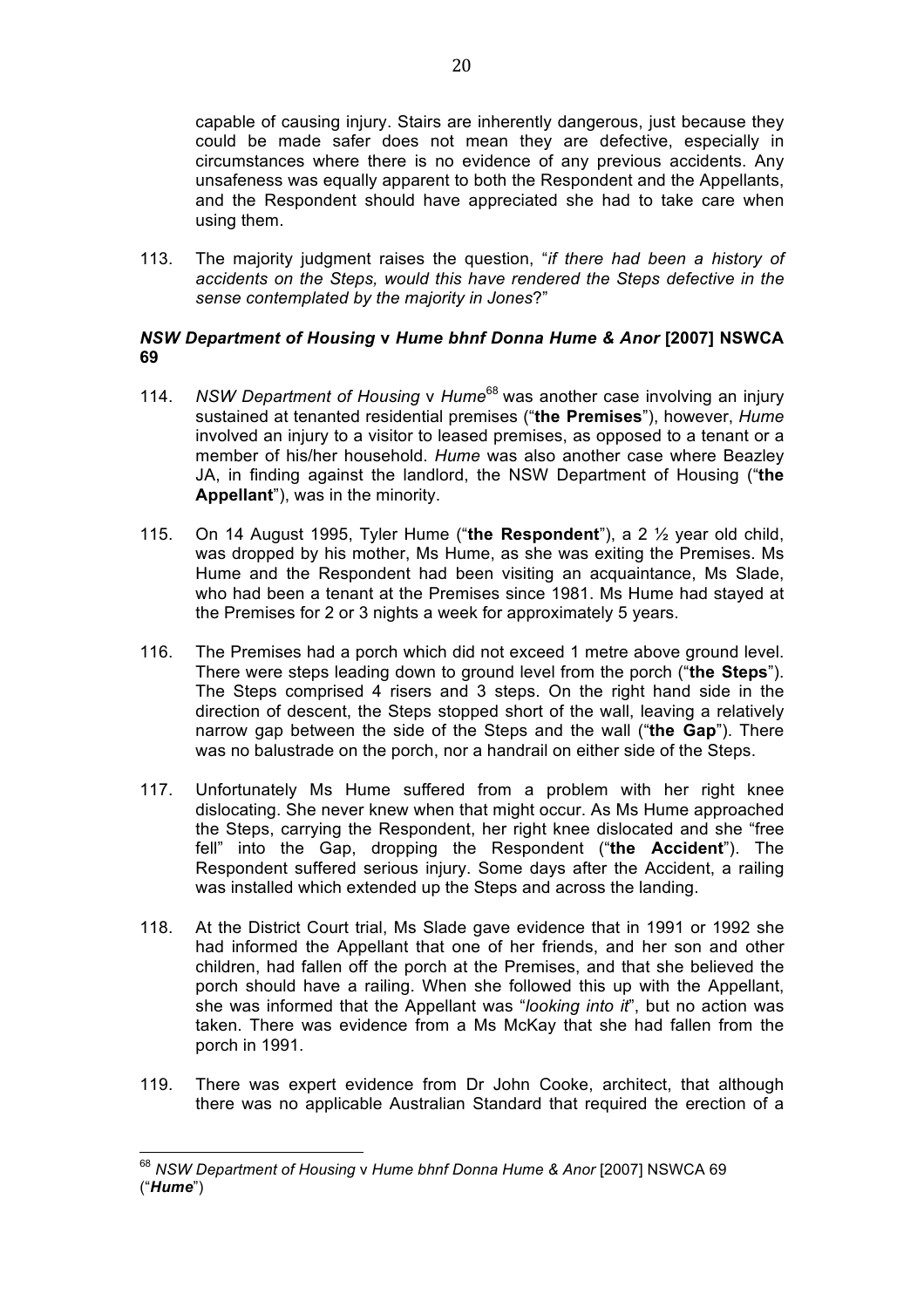guard rail, the safety of the porch and Steps would have been significantly improved if railings had been provided.

- 120. At the District Court trial, Delaney DCJ found the Appellant had breached its duty of care to the Respondent by failing to provide a handrail.
- 121. In a 2:1 judgment, the NSW Court of Appeal upheld the appeal.
- 122. On appeal, the Respondent argued that the circumstances were distinguishable from *Jones,* because in *Jones* there was nothing unusual about the premises which alerted, or should have alerted, the owner of the premises to any unusual danger. The evidence of prior complaints was emphasised. It was argued that having been on notice of prior falls, the Appellant was also on notice that further falls could occur. It was submitted that it was irrelevant that the Australian Standard did not require a railing to be installed, because the Appellant ought to have realised that any fall from the porch could have resulted in serious injuries.
- 123. Senior Counsel for the Respondent conceded that if no prior complaint had been made, on the authority of *Jones*, he would probably have lost as the Appellant would not have known of the defect. However, it was argued that once the primary judge had accepted evidence of the prior complaint, the Appellant was on notice of the dangerous condition of the Premises, and it would have been reasonable for it to have installed the handrails that were erected shortly after the Accident.
- 124. The Appellant argued that its duty to the Respondent was confined to that delineated by Gummow and Hayne JJ in *Jones* as a "*duty to entrants to leased residential premises to take reasonable care that the premises contained no dangerous defects*" 69.
- 125. In noting that the Respondent was an "*other entrant*" to the Premises (as opposed to a tenant or member of his/her household), McColl JA gave detailed consideration to the nature of the duty owed. Her Honour noted that in *Jones*, Gummow and Hayne JJ said in obiter that the circumstances to be considered may differ between a landlord and tenant and a landlord and other persons, with the latter likely to be less stringent than the former. McColl JA noted that Their Honours concluded that:

*[t]he landlord's duty to take reasonable care that the premises contained no dangerous defects, owed …to the tenants, extends to …other entrants*" on the basis that "*dangerous defects are unlikely to discriminate between tenants and those on the premises whether as an incident of a familial or other personal relationship …or some other social or business relationship or occasion*" 70.

126. McColl JA stated that Kirby J was the only other member of the Court in *Jones* who considered the nature of the duty a landlord owed to visitors to leased premises. Her Honour stated that:

 $69$  Ibid 54

<sup>70</sup> *Jones* v *Bartlett* 205 CLR 166 at [196]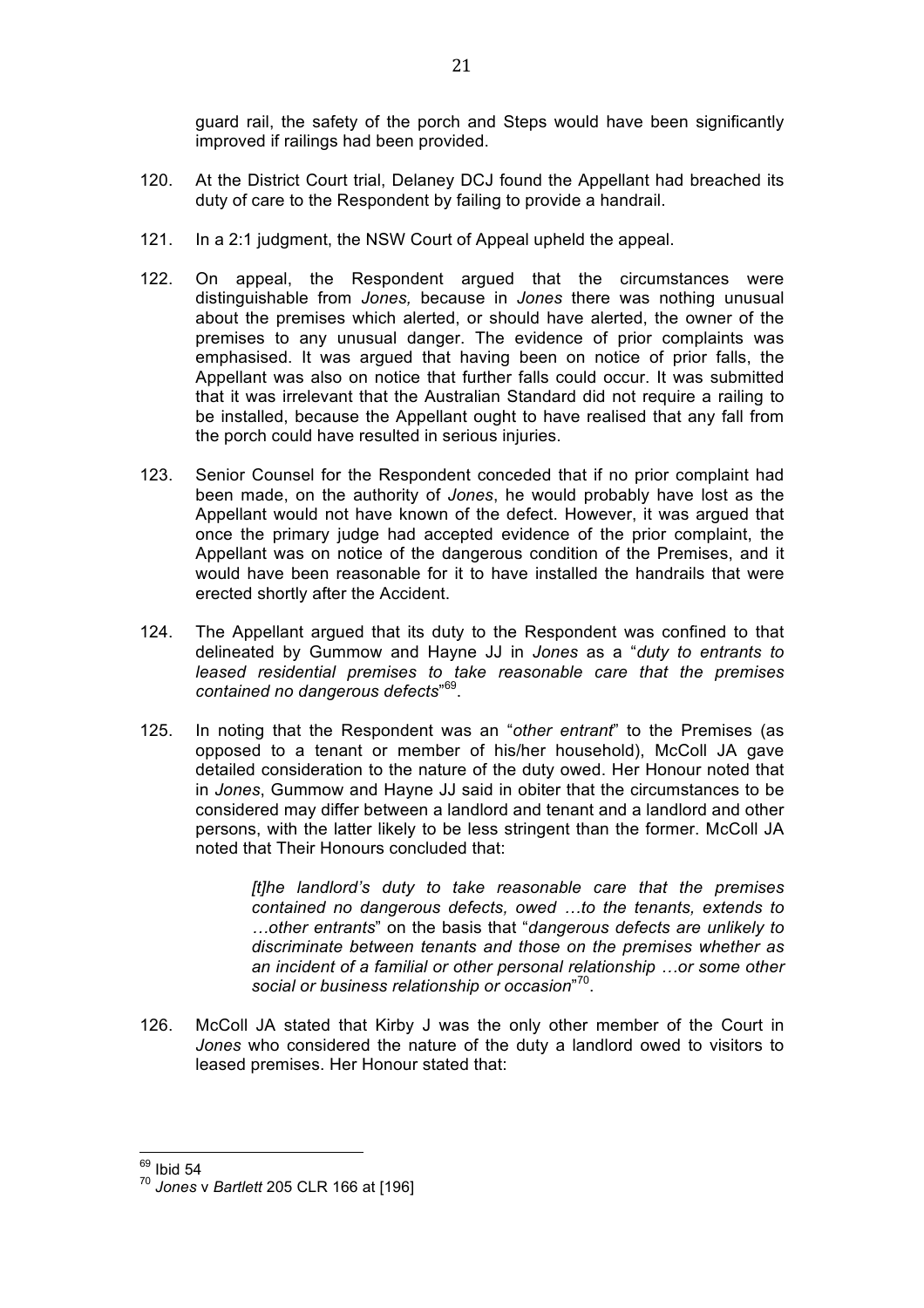*on His Honour's approach (at [231]), no distinction was to be drawn between the duty a landlord owed to tenants and other entrants to the leased premises, whether they be permitted occupants or visitors*" 71.

- 127. Her Honour considered that in *Jones* there was no agreement between the majority as to the scope of a landlord's duty to tenants and members of their family, nor was there any agreement between Gummow and Hayne JJ on the one hand, and Kirby J on the other, as to the scope of a landlord's duty to other entrants to residential premises $72$ .
- 128. In her judgment, McColl JA helpfully provides a comprehensive summary of many of the NSW Court of Appeal decisions in the area subsequent to *Jones*. Her Honour ultimately concluded that *Ahluwalia* is the only authority in the NSW Court of Appeal since *Jones* which concerned a landlord's duty of care to a visitor to leased residential premises. In that case, no distinction was drawn between the duty owed to a tenant and that owed to a visitor. In *Ahluwalia,* Hodgson JA (with Sheller JA and Bryson J agreeing) considered the ambit of a landlord's duty of care was to be determined by reference to a foreseeable risk of harm, and what a reasonable person would do in response to that risk $^{73}$ .
- 129. McColl JA, with Basten JA agreeing, concluded that there was no decision of the NSW Court of Appeal in which Gummow and Hayne JJ's views about a landlord's duty of care to a visitor to leased residential premises (namely, that a landlord's duty is to take reasonable care that the premises contained no dangerous defects), has been accepted as authoritative. Instead, Her Honour considered the duty owed to the Respondent was the same as the authorities provide is the duty owed by a landlord to a tenant, namely, to take reasonable care to avoid foreseeable risk of injury, however, that duty did not require the landlord to make the Premises as safe as reasonable care could have made them.
- 130. In short, Her Honour concluded that the duty owed by a landlord to a visitor was no different to the duty owed to a tenant. That duty was not confined to being a duty to take reasonable care that the premises contained no dangerous defects, it was a duty to take reasonable care to avoid foreseeable risk of injury. It was not a duty to make the premises as safe as reasonable care could have made them.
- 131. Having established the nature of the duty owed by a landlord to a visitor, Her Honour went on to consider whether that duty had been breached. Her Honour stated the photographs of the porch and Steps showed they were "*unremarkable*", it was not the "*condition*" of the Steps or porch which caused Ms Hume to fall. Neither the porch nor the Steps were defective *per se<sup>74</sup>*.
- 132. Her Honour described the evidence about the "*previous incidents*" as "*imprecise*", and concluded that the Appellant did not need the "*imprecise complaints*" of the "*previous incidents*" to be aware of the risk that in the absence of a handrail, a person who fell off the porch or Steps might be injured. That risk was foreseeable and was a "*matter of common sense*".

 <sup>71</sup> *NSW Department of Housing* <sup>v</sup>*Hume bhnf Donna Hume & Anor* [2007] NSWCA 69 at [63] <sup>72</sup> Ibid 65

 $73$  Ibid 86

 $74$  Ibid 90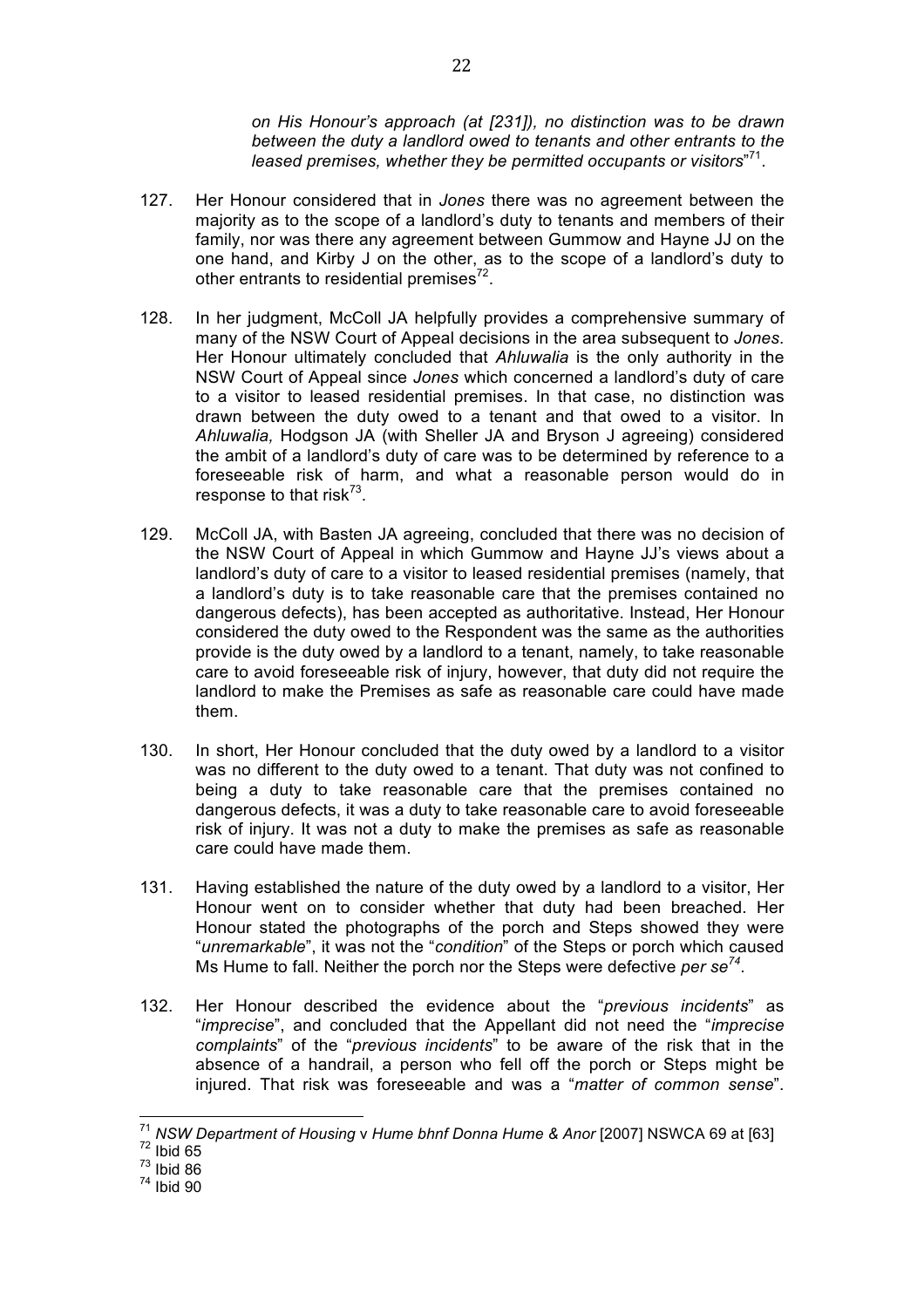However, failure to eliminate a risk that was reasonably foreseeable and preventable is not necessarily negligence, "*it is necessary to determine what was a reasonable response to that risk: Tame v State of New South Wales; Annetts v Australian Stations Pty Ltd [2002] HCA 35; (2002) 211 CLR 317 at [99] per McHugh J*" <sup>75</sup> . Her Honour acknowledged that in other cases, evidence of prior use without incident has been regarded as relevant but not determinative, but in this case, the evidence of imprecise prior complaints did not attract any obligation on the Appellant's part to erect a handrail, the porch and Steps were "*no more or less inherently dangerous than any such structures or the many other dangers in the premises*" 76. There was no doubt the Steps and porch could have been made safer, but that does not mean they were dangerous or defective.

- 133. McColl JA, with Basten JA agreeing, held that there was a risk, "*albeit probably a low one*" that a person whose hands were full might stumble and fall on the porch or the Steps and sustain injury because there was no handrail to break the fall, but that risk was "*one of many encountered in*  domestic premises"<sup>77</sup>. The Australian Standard at the time of construction did not require a handrail to be installed. While this is not determinative of the issue of breach, it reflects what, "*the reasonable person would have regarded as a reasonable response to the risk posed by the porch and steps*" 78.
- 134. Beazley JA agreed with the majority regarding the nature of the duty owed, namely, that the Appellant owed a duty to the Respondent to take reasonable care to avoid foreseeable risk of injury, but did not have to make the premises as safe as reasonable care could make them. However, Her Honour considered *Hume* was a case where there was little practical difference between making the premises "*as safe as reasonable care could make them*" and "*taking such care as is reasonable in the circumstances*".
- 135. The evidence of Dr Cooke that a handrail would have made the Steps and porch significantly safer, was common sense. The Appellant would have known the Premises would be used and visited by a range of age groups in a variety of circumstances. The unguarded Steps and porch posed a risk of injury, the likelihood of children falling was particularly high. The erection of a handrail was a simple, inexpensive response to that risk, the risk being a risk of serious injury.
- 136. It was relevant, but not decisive, that the Appellant had been informed of previous falls, but the unguarded Steps and porch posed a risk regardless of complaint. The requirement imposed by the Australian Standard was relevant, but not decisive.
- 137. In short, Her Honour considered that the Steps and porch were unsafe and posed a risk of serious injury. The erection of a handrail was a simple, inexpensive response to the risk. The Appellant was negligent in not installing it.

 <sup>75</sup> Ibid 91

<sup>76</sup> Ibid 93

 $77$  lbid 95

<sup>78</sup> Ibid 96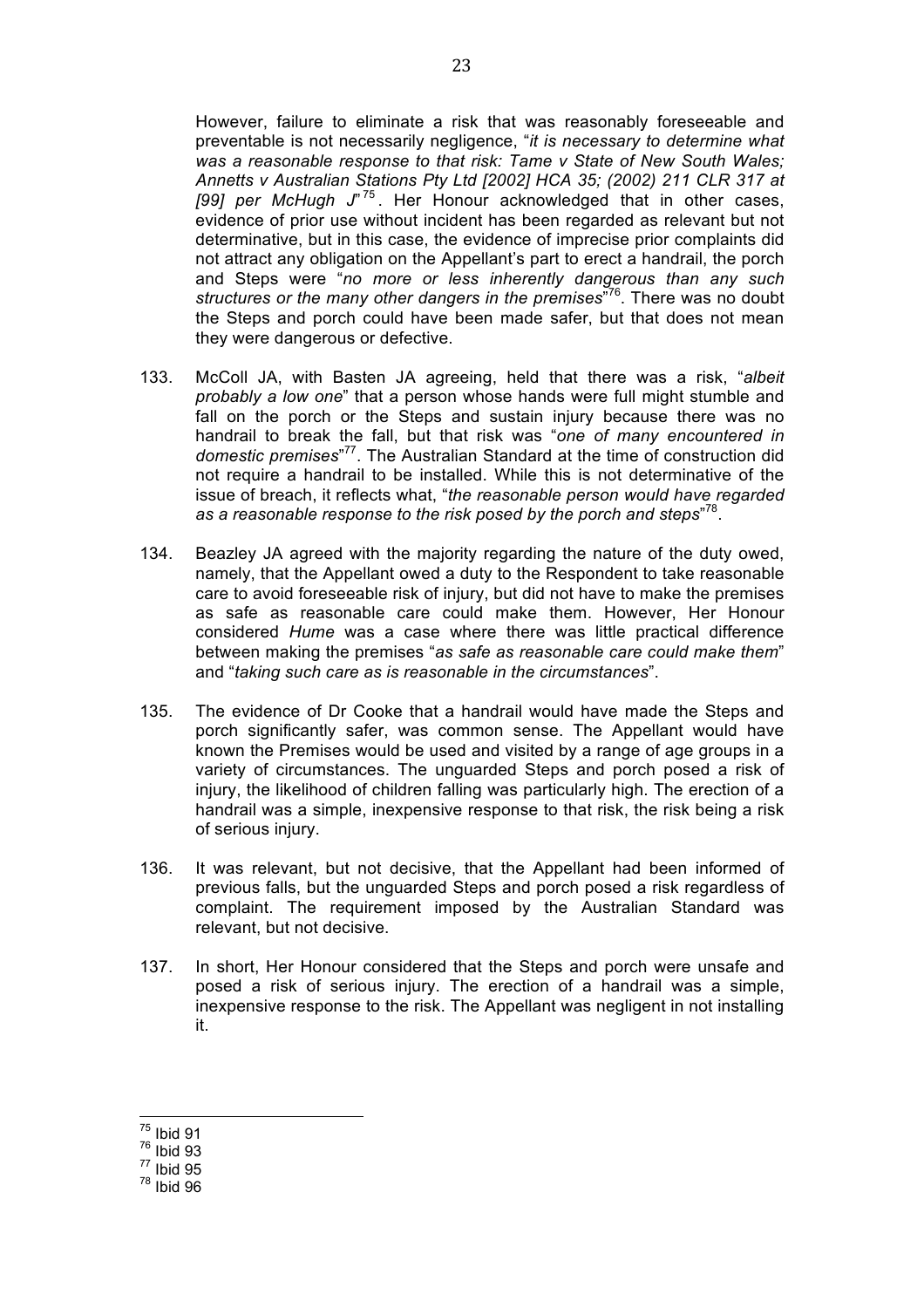## **Analysis**

- 138. All of the justices held that the duty owed to both tenants and members of their household, and visitors, is not as narrow as suggested by Gummow and Hayne JJ in *Jones*. It is not confined to being a duty to take reasonable care that the Premises contained no dangerous defects of which the landlord knew or ought to have known. Instead, the duty is a broader one, being a duty to take reasonable care to avoid foreseeable risk of injury. The Judgment indicates that even if there is not a *defect*, if there is a foreseeable risk of injury, it is necessary to consider what was a reasonable response to that risk.
- 139. The majority judgment clarifies that just because an aspect of the premises could be made safer does not mean it is dangerous or defective. In considering what is a reasonable response to a risk, evidence of prior use of the Premises without incident is relevant but not necessarily determinative. Similarly, evidence of prior complaints may be of little assistance if those complaints were imprecise, and the risk complained about was obvious as a matter of common sense. Although the obligation imposed by an Australian Standard is not determinative of breach, it is reflective of what a reasonable person would have regarded as a reasonable response to the risk posed.
- 140. In short, just because something may pose a foreseeable risk, it is not necessarily negligent to fail to take action to eliminate that risk. Domestic premises contain many risks<sup>79</sup>, not all can be eliminated. The question is what was a reasonable response to the risk posed. The answer to that question can be informed, although not necessarily determined, by any obligation imposed by the prevailing Australian Standard.

# *Talbot-Price* **v** *Jacobs* **[2008] NSWCA 189**

- 141. *Talbot-Price* v *Jacobs<sup>80</sup>*involved an injury to a tenant at residential premises ("**the Premises**"). In May 2002 the tenant ("**the Appellant**") leased the Premises from the landlord ("**the Respondent**"). The Premises consisted of a ground floor, a "*middle*" floor and a loft ("**the Loft**").
- 142. On 31 July 2002, the Appellant sustained serious injuries when he was descending a ladder ("**the Ladder**") from the Loft to the "*middle*" floor. The Appellant alleged the Ladder gave way or slipped while he was descending it. It was common ground that at all relevant times, to the knowledge of both the Appellant and the Respondent, the Ladder was old and unsafe.
- 143. The Respondent's defence was based on 2 propositions:
	- 1) She denied that the Loft and the Ladder formed part of the leased Premises;
	- 2) She had discharged whatever duty of care she owed to the Appellant by warning him, on 2 occasions, that he was not to occupy or use the Loft, and by warning him on 1 occasion that the Ladder, which the Appellant knew was dangerous, should not be there.

 <sup>79</sup> *Jones v Bartlett* [2000] 205 CLR 166 at [23] per Gleeson CJ <sup>80</sup> *Talbot-Price* <sup>v</sup>*Jacobs* [2008] NSWCA 189 ("*Talbot-Price*")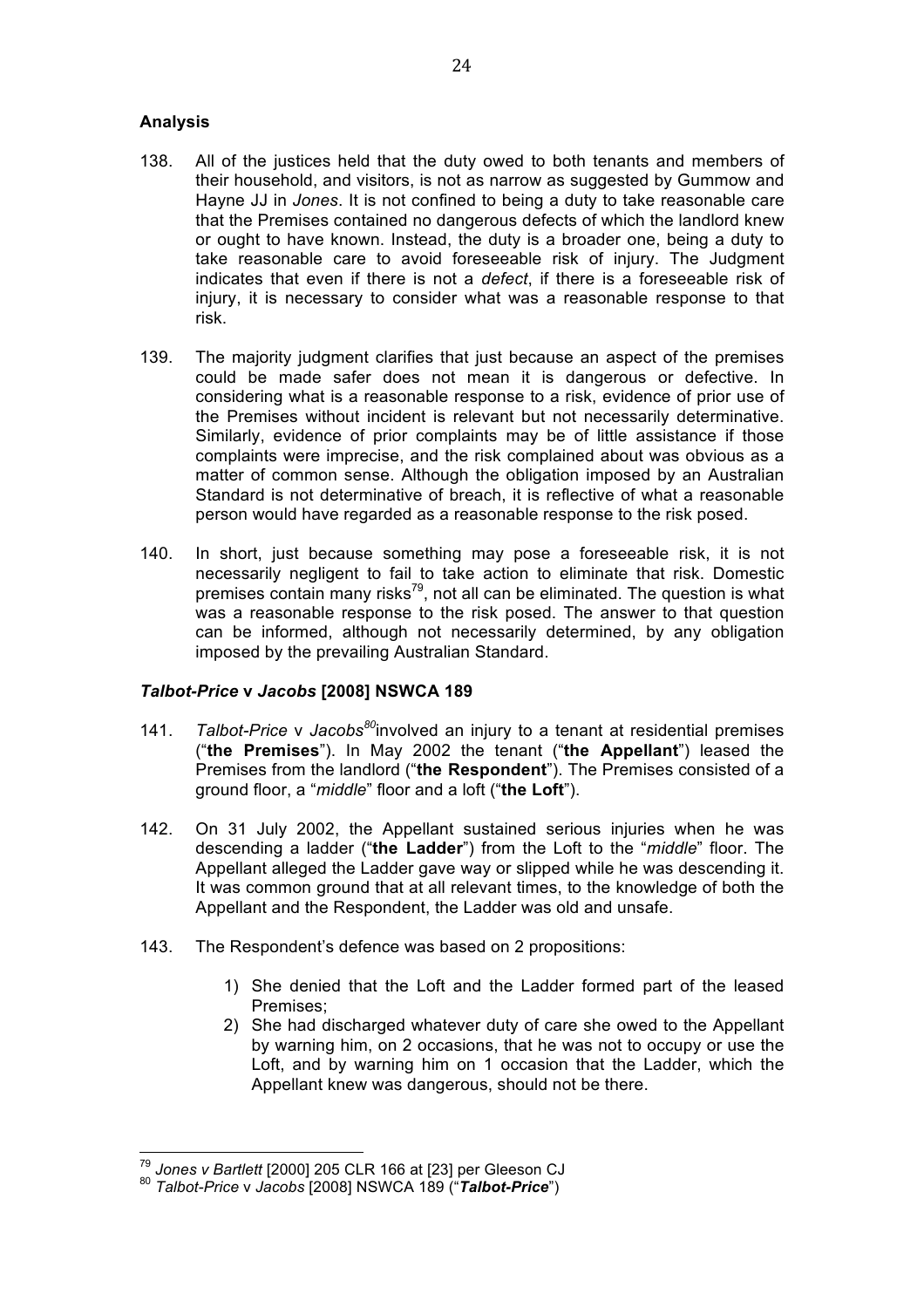144. At trial, the Respondent testified that after the former tenant moved out (but before the Appellant moved in), the Respondent had removed the Ladder and put it on a rubbish heap outside. The Appellant denied that he had put the Ladder back into the Premises. The question as to how the Ladder came to be back in place in the Premises was not determined.

25

- 145. The District Court trial judge, Black DCJ, accepted that prior to the commencement of the lease, the Respondent informed the Appellant that the Loft was not to be used. The trial judge also accepted the Respondent's evidence that on 19 May 2002, she saw the Ladder back in position inside the Premises, affixed by nails and providing access to the Loft. The Respondent was shocked because she had earlier put the Ladder on a rubbish heap. On 19 May 2002, when asked whether she knew the Appellant was using the Ladder for access to the Loft, she replied, "*I presumed that, yes*". She also agreed that she had heard the Appellant say that the Ladder was dangerous and she responded, "*yes, that ladder shouldn't be there and I told you there was no access to the Loft*".
- 146. Black DCJ held that the Appellant knew perfectly well that he was not meant to go up to the loft and to go there would be against the express prohibition of the Respondent and "*contrary to the terms upon which he was granted a lease*". His Honour concluded that the Loft, "*was not included in the letting and indeed further was expressly excluded*". His Honour found in favour of the Respondent.
- 147. The grounds of appeal were largely directed to asserting errors in the credibility and factual findings His Honour made. The NSW Court of Appeal of Ipp JA, McColl JA and Basten JA held that His Honour was not in error in making the credibility and factual findings that he did. All 3 Justices held that the appeal should be dismissed, although McColl JA and Basten JA provided slightly different reasoning to Ipp JA.
- 148. Ipp JA held that neither the Ladder nor the Loft formed part of the leased Premises, accordingly, the Respondent owed no duty of care to the Appellant in relation to the Loft and the Ladder. His Honour stated:

*if the Respondent did owe a duty of care, it was a generalised duty that she discharged by telling the Appellant not to use the loft, and that the ladder "shouldn't be there". He knew very well that the ladder was dangerous. Before the accident happened, he told the Respondent that himself*81.

149. Basten JA, with McColl JA agreeing, stated that the:

*argument that the loft was not part of the leased premises was unattractive …the fact that it may be risky to seek access to particular parts of premises (such as the roof) does not mean that they were not*  part of the leased premises<sup>82</sup>.

150. His Honour stated even if the Loft and Ladder did not form part of the leased Premises, the Appellant was, in effect, a trespasser, which did not mean that his claim would necessarily fail.His Honour considered that, at the highest,

 <sup>81</sup> Ibid 100

 $82$  Ibid 110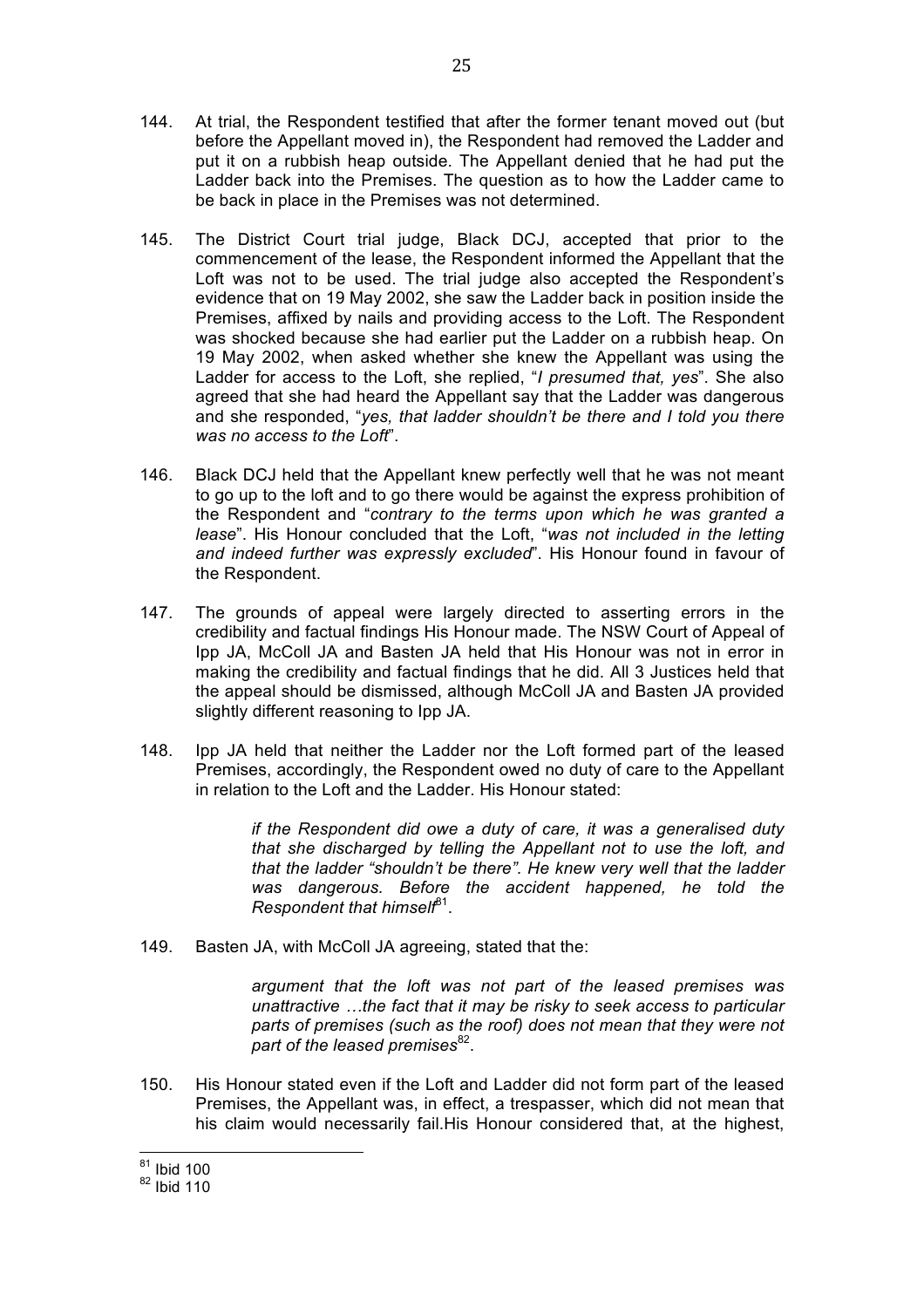the Respondent intended there to be a contractual obligation on the Appellant not to use the loft.

- 151. Basten JA stated that it was not in dispute that the Ladder was seen to be in place by the Respondent on 19 May 2002, more than 2 months before the accident occurred. On that occasion, when asked whether she knew that the Appellant was using the Ladder for access to the Loft, the Appellant said "*I presumed that, yes*". The Respondent heard the Appellant say that the Ladder was dangerous and she responded, "*yes, that ladder shouldn't be there and I told you there was no access to the Loft*".
- 152. Basten JA, with McColl JA agreeing, stated the trial judge had concluded that the duty owed was as stated by McColl JA in *Hume*, namely, a duty to take reasonable care to avoid foreseeable risk of injury, but not a duty to make the Premises as safe as reasonable care could make them. His Honour stated that rather than applying this test,

*the question was whether, rather than constructing a staircase or otherwise providing safe access to the loft, it was reasonable and sufficient for the lessor* [the Respondent], *in circumstances noted above, to direct her tenant* [the Appellant] *not to use the loft. In substance, His Honour found that such conduct did not amount to a want of reasonable care, with the result that the Appellant failed. No error of fact or law has been demonstrated in that conclusion. Accordingly, the appeal should be dismissed with costs*" 83.

## **Analysis**

- 153. The fact that the Appellant was on notice of the fact that the Ladder was in place at the Premises, and she presumed the Appellant was using the Ladder for access to the Loft, leads to the conclusion that the Appellant was on notice of the risk posed by the old and unsafe Ladder. It was presumably a foreseeable risk of injury of which the Respondent (the landlord) was, or ought to have been aware. The question was then *"what was a reasonable response to that risk?".* Having regard to the circumstances, the Court held a direction from the Respondent to the Appellant not to use the Ladder and Loft was sufficient.
- 154. The case highlights the fact that what is considered a "*reasonable response*" to the risk posed is dependent upon the surrounding circumstances. The fact was emphasised by Basten JA, with McColl JA agreeing, when he stated:

*the obligation of a lessor to keep premises in a reasonable state of repair, having regard to the age of the premises and the rent payable for them, provides no absolute requirement of safety. Premises may be constructed according to standards which would not be adequate for new premises, or may deteriorate with age and become unsafe in particular respects. There may be delay in carrying out repairs. The nature of the danger, the size and structure of the premises, the number of tenants and whether they are of full age, together with a variety of other factors, will be important in determining whether or not the action (or inaction) of a lessor with respect to identifying and rectifying the danger is reasonable. In the present case, the premises*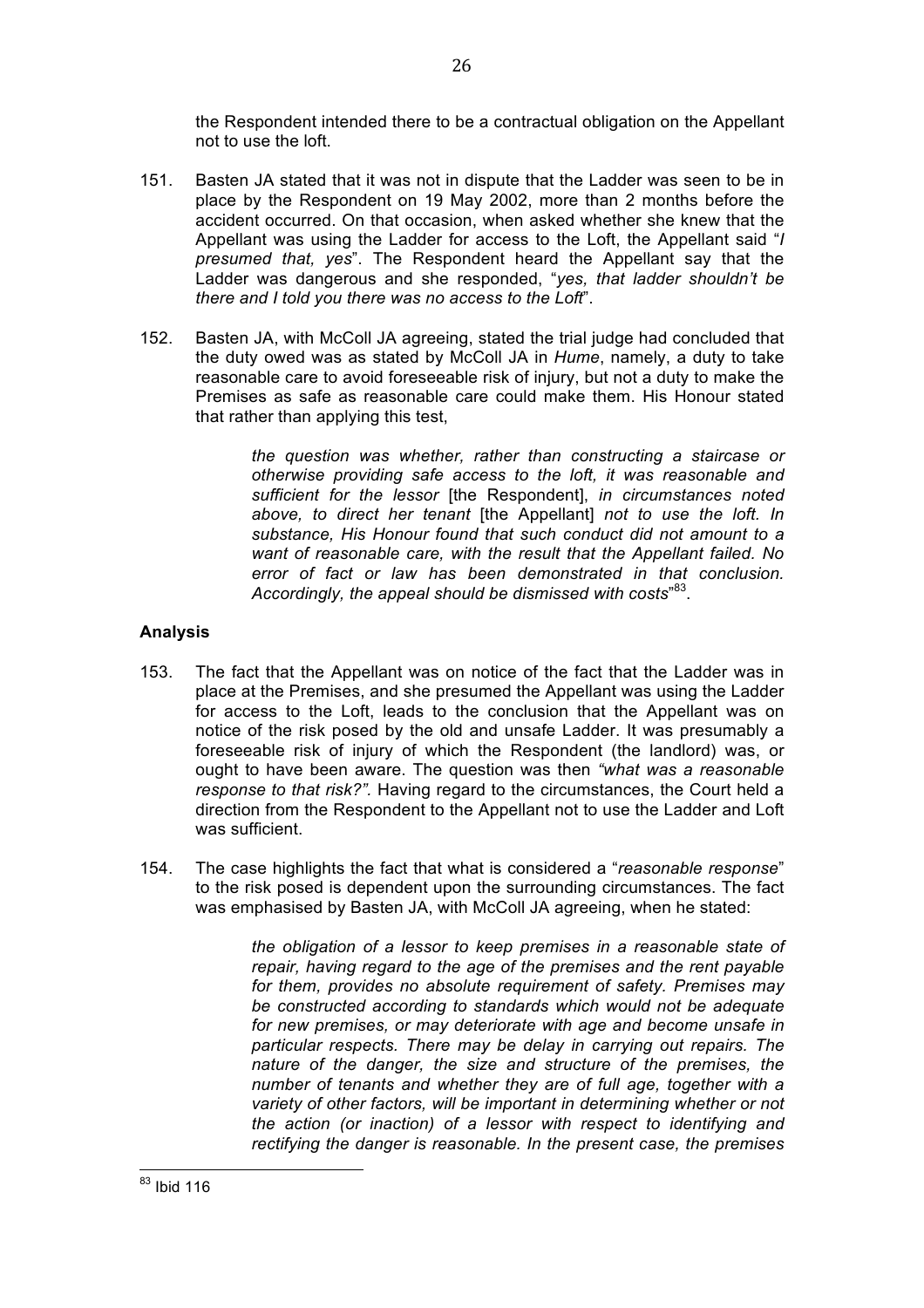*were occupied by a single adult tenant; the premises were extensive; the risk arose out of use of the loft, which was by no means an essential room for the comfortable enjoyment of the premises; the risk*  was well-known to the appellant and required no warning"<sup>84</sup>.

### *Vasilikopoulos* **v** *New South Wales Land and Housing Corporation* **[2010] NSWCA 91**

- 155. *Vasilikopoulos* v *New South Wales Land and Housing Corporation*<sup>85</sup> involved an injury to the wife ("**the Appellant**") of a tenant at premises ("**the Premises**") owned by the NSW Land and Housing Corporation ("**the Respondent**").
- 156. The Appellant's husband had lived at the Premises since 1987. In 2007 the Appellant underwent 2 knee replacement operations, following which she began to experience problems using the shower in the Premises, particularly between September and December 2007. The shower was over the bath, and the bath had high walls, which the Appellant had difficulty stepping over. There had been no problem using the shower prior to 2007. The problem with using the shower and bath arose because of the deteriorating physical condition of the Appellant, not because of any deterioration in the Premises.
- 157. The Respondent received advice from the Appellant's doctor and a Health Department occupational therapist that action should be taken regarding the bath and shower. The Respondent acknowledged that work should be done and gave it "*priority one*". In November 2007 the Respondent did some work in measuring up and making estimates, but the work was not completed and the Appellant suffered injury on 9 December 2007. The work was carried out in 2008.
- 158. The Appellant sued the Respondent in negligence. At the trial in the NSW District Court, Acting District Court Judge Hungerford found that the Appellant did not owe the relevant duty of care, and even if it did, it did not breach that duty.
- 159. On appeal, the Appellant put great emphasis on the fact that when the Respondent's officers heard about the Appellant's health problems, they were sympathetic and stated they would attend to the problem.
- 160. Young JA stated

*the Appellant says effectively that if the landlord does take that responsibility on and then does nothing, then some sort of duty to do*  what it promised to do arises and it is negligent if it does not do it<sup>86</sup>.

161. Young JA, with Handley AJA and Sackville AJA agreeing, stated that in a:

*normal case of landlord and tenant, if there be such a case, the law looks to the tenant to look after her own safety, and if she does suffer some sort of disability and a relatively minor alteration can make* 

 <sup>84</sup> Ibid 113

<sup>85</sup> *Vasilikopoulos* v *New South Wales Land and Housing Corporation* [2010] NSWCA 91

<sup>(</sup>*"Vasilikopoulos*") <sup>86</sup> Ibid 14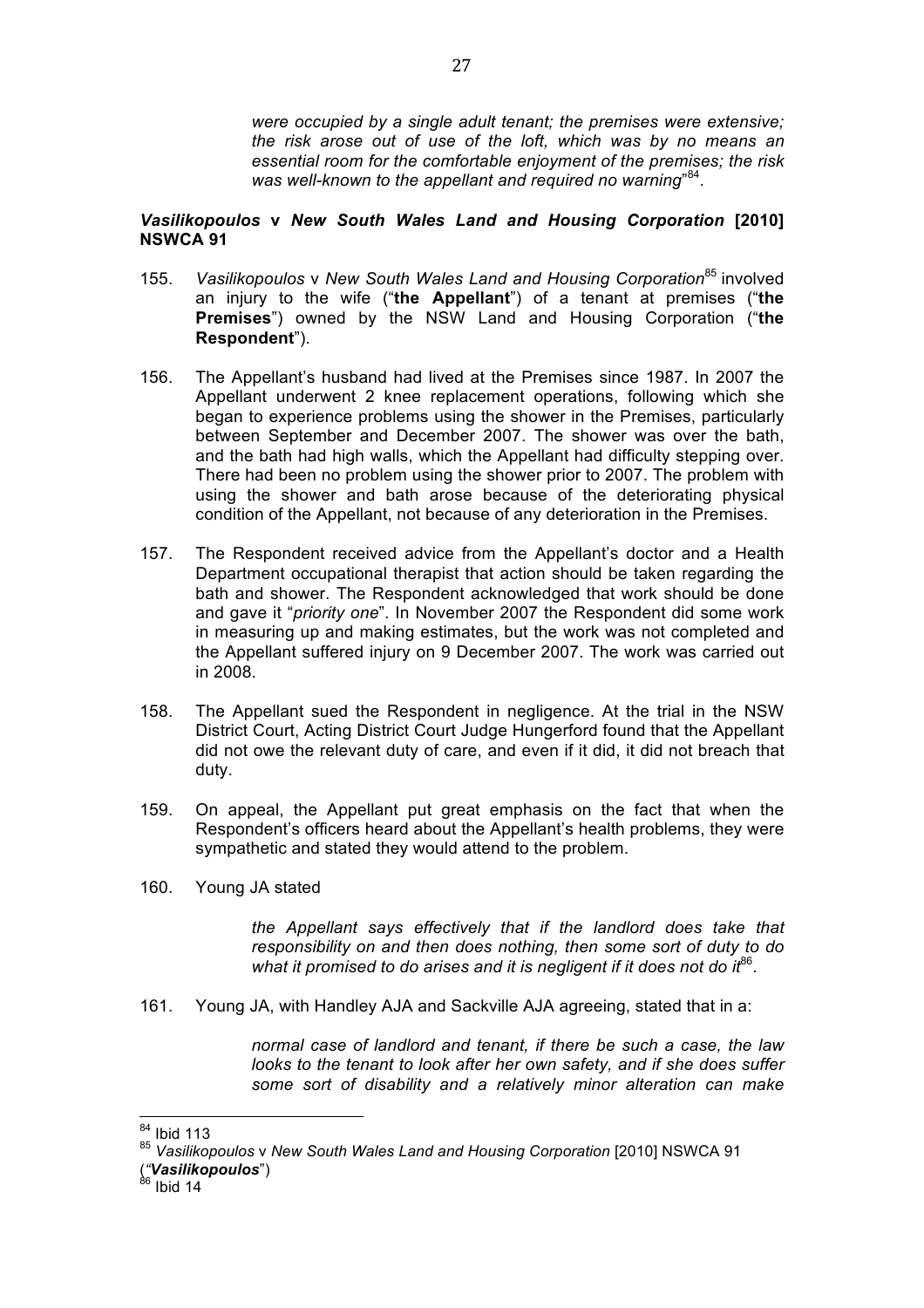*things more safe, then one would normally expect the tenants to do*   $that<sup>87</sup>$ .

- 162. The Court rejected the proposition that because the Premises were public housing and the tenants were pensioners, the Respondent was not in the same position as a "*normal*" landlord. There was no authority for such a proposition<sup>88</sup>.The Respondent submitted that there was no authority for the proposition that when premises become unsuitable by reason of the deteriorating physical condition of the occupants, and the landlord knows about that, that the landlord has a duty to remedy the matter. The Appellant argued it is not necessarily the case that whenever that situation arises the landlord will have a duty, but one must look at all the circumstances of a particular case. The Appellant argued that the test was set out in *Hume*, namely, whether the Respondent had taken reasonable care to avoid foreseeable risk of injury.
- 163. Young JA, with Handley AJA and Sackville AJA agreeing, rejected the Appellant's argument. The Court held that it was quite clear from the authorities cited by McColl JA in *Hume*, that "*the prime focus on that test is on the state of the premises at the time of the letting*" 89. His Honour stated

*it cannot be the situation that merely because a landlord considers that it has some sort of public obligation or moral obligation or that it feels sympathetic towards its tenants and thus agrees to fix something, and takes longer than the tenants would like for that problem to be fixed, that thereupon there is some legal burden or legal duty laid upon the landlord for which it will be liable in damages if there is a breach*<sup>90</sup>.

- 164. His Honour concluded that there was no duty on the Respondent despite what it might have said, just because the Premises, which were fixed when let, had become unsuitable by reason of the deteriorating physical condition of an occupant.
- 165. Sackville AJA agreed with Young JA's conclusions and reasons, but His Honour went further in his reasons, stating that

*the document of 6 July 2007 requested that work be carried out, but the request was expressed to be subject to confirmation that the work could be done and in any event did not specify the work required. It was necessary for specifications to be drawn up, costing to be completed, approval to be obtained, a contractor to be engaged, and other preparations undertaken. If there were any duty to exercise reasonable care to ameliorate the difficulties the Appellant found herself facing, it seems to me that, on the evidence, no finding could*  be made that the Respondent breached that duty<sup>91</sup>.

 $87$  Ibid 15

 $88$  Ibid 17

 $89$  Ibid 21

 $90$  Ibid 27

 $91$  lbid 41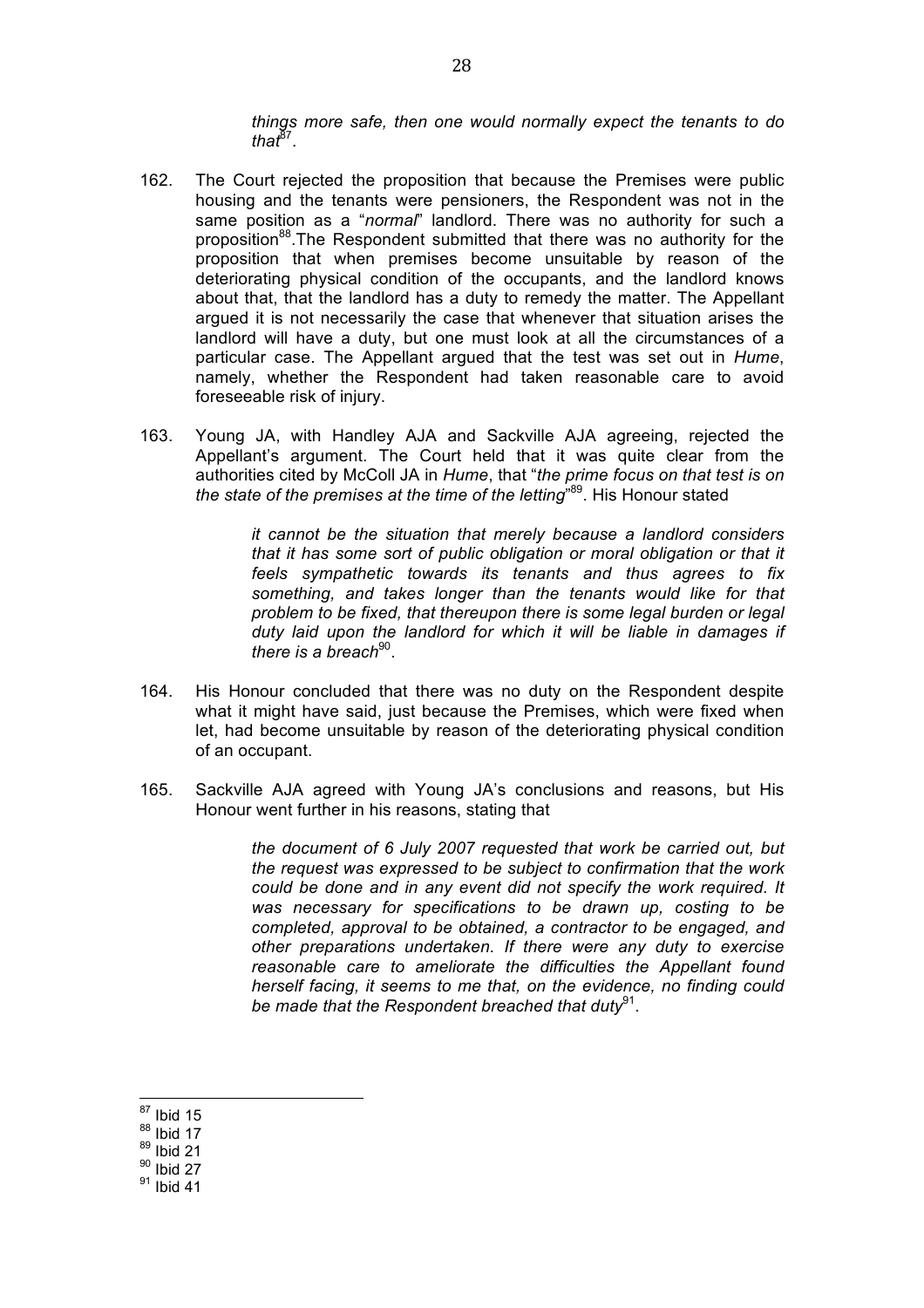## **Analysis**

- 166. *Vasilikipoulos* is authority that residential tenanted premises, which were suitable at the commencement of the tenancy, but become unsuitable just because of the deteriorating physical condition of the tenant, and the landlord knows about it, the landlord is not necessarily under a duty to remedy the matter.
- 167. The obiter of Young JA with Handley AJA and Sackville AJA agreeing indicates that, assuming the landlord has complied with his/her obligations at the commencement of the tenancy, and the tenant then suffers some sort of disability whereby a minor alteration will make the premises more safe, the tenant would normally be expected to arrange that alteration.
- 168. In *Vasilikopoulos* the Respondent submitted an illustration whereby a landlord said to a tenant of 10 years, "*I see you have a problem, I'll fix it*" so the tenant herself took no action to fix the problem. Young JA, with Handley AJA and Sackville AJA agreeing, stated in obiter that:

*there may well be a case of breach of contract if one can say that the tenant's action is a form of consideration or there may be some sort of estoppel, but that is not this case*<sup>92</sup>.

169. Presumably, that was not the case in *Vasilikopoulos* because the tenants were pensioners and lacked the means to take action to rectify the problem themselves anyway. The case was not pleaded on that basis. However, it is a potential argument in other cases with different factual circumstances.

## *Loose Fit Pty Limited* **v** *Marshbaum & Ors* **[2011] NSWCA 372**

- 170. *Loose Fit Pty Limited* v *Marshbaum & Ors*<sup>93</sup> involved an injury to a visitor to leased commercial premises ("**the Premises**"). Mr Kocx and Ms Hickie ("**the Owners**") purchased the Premises in 2003. Part of the Premises included an internal staircase ("**the Staircase**"). In 2003, shortly after purchasing the Premises, the Owners arranged for a builder to carry out substantial renovations. The builder was not licensed and approval for the building work was neither sought nor obtained from the local Council.
- 171. When the Staircase was reconstructed after the renovations, it did not have a handrail as per the plans for which Council approval was obtained back in 1977. The failure to install the handrail was a breach of the Building Code of Australia ("**BCA**"). Mr Kocx gave evidence that he had not sought Council approval for the renovations because the builder told him it was not necessary to do so.
- 172. Loose Fit Pty Limited ("**the Appellant**") took a lease for part of the Premises on 1 June 2005 ("**the 2005 Lease**"). The Appellant operated a fitness centre from the Premises. The 2005 Lease did not include the Staircase. During the negotiations for the 2005 Lease, the Appellant raised the question of a handrail for the lower part of the Staircase. The primary judge found that, to the extent he turned his mind to it, the representative of the Appellant concluded there was no need for a handrail on the upper part of the

 <sup>92</sup> Ibid 26

<sup>93</sup> *Loose Fit Pty Limited* v *Marshbaum & Ors* [2011] NSWCA 372 (**"***Loose Fit***"**)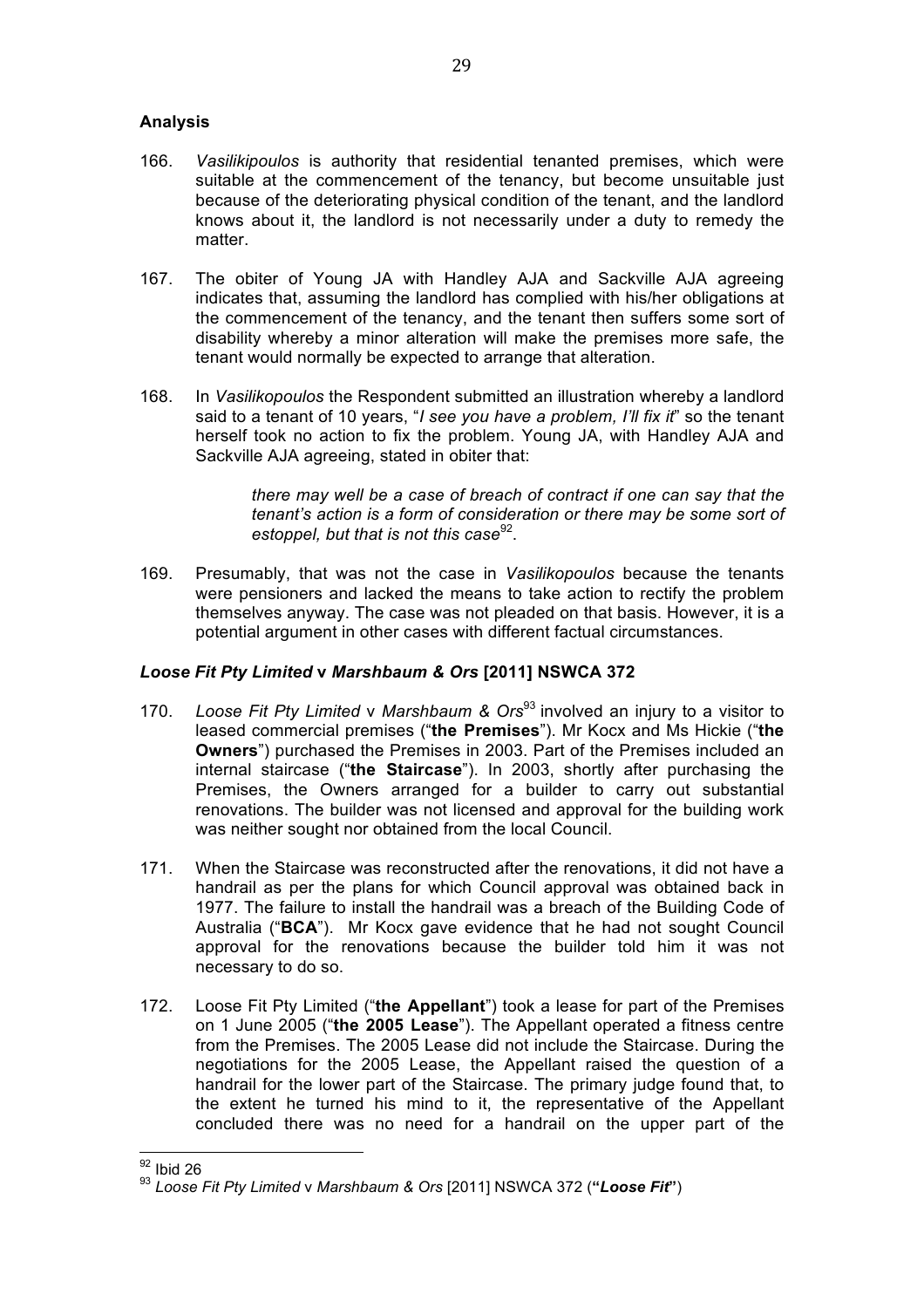Staircase. By the commencement of the 2005 Lease, the Owners had fitted a handrail to the lower part of the Staircase, but not the upper part.

- 173. In September 2005 the Owners (who were formerly a couple) separated. Mr Kocx had no further dealings with the Premises. On 1 September 2006, the Appellant entered into a new lease with the Owners ("**the 2006 Lease**"). The 2006 Lease included the Staircase.
- 174. On 1 November 2006, Ellen Marshbaum ("**the Plaintiff**") and her husband attended the Premises to sign up for bi-weekly fitness sessions. On 10 November 2006, the Plaintiff was leaving the Premises via the Staircase, she fell as she lost her footing as she descended the upper part of the Staircase ("**the Accident**").
- 175. At the time of the Accident there was no handrail on the upper part of the Staircase. There was a "stud wall" on the right hand side of the Staircase ("**the Wall**"). The Wall was 120 cm to 130 cm high and was between 10cm and 15 cm wide. The Plaintiff stumbled as she descended the Staircase, she was unable to hold onto the Wall to steady herself and she fell, sustaining serious injuries.
- 176. Shortly after the Accident, the Appellant arranged, and paid for, the installation of a handrail on the Wall.
- 177. In the NSW Supreme Court trial, there was agreement by the expert witnesses that the failure to have a handrail on the upper part of the Staircase was a breach of the BCA. The dimensions of the risers and goings of the Staircase were also in breach of the relevant Australian Standard in operation at the time of the renovations.
- 178. The Primary Judge, Hoeben J, found that the Appellant, as occupier, owed a duty to the Plaintiff to exercise reasonable care for her safety when she came on to the Premises. His Honour also found that when the Plaintiff entered into an agreement with the Appellant, the contractual duty owed by the Appellant was accurately stated by McCardie J in *Maclenan* v *Segar* [1917] 2 KB 325, at 332-333:

*where the occupier of premises agrees for reward that a person shall have the right to enter and use them for a mutually contemplated purpose, the contract between the parties (unless it provides to the contrary) contains an implied warranty that the premises are as safe for that purpose as reasonable care and skill on the part of anyone can make them*94.

179. His Honour found that the Appellant did not have actual knowledge of the "*problems*" with the Staircase. His Honour stated that in relation to whether the Appellant should have had such knowledge, the discrepancies in the dimensions of the risers and goings would only have been obvious to an expert, however, it should have been obvious to the Appellant that a handrail was needed on the upper part of the Staircase. At the very least the Appellant should have made enquiries, if it had done so, it would have been told a handrail was required by the BCA.

<sup>&</sup>lt;sup>94</sup> Ibid 41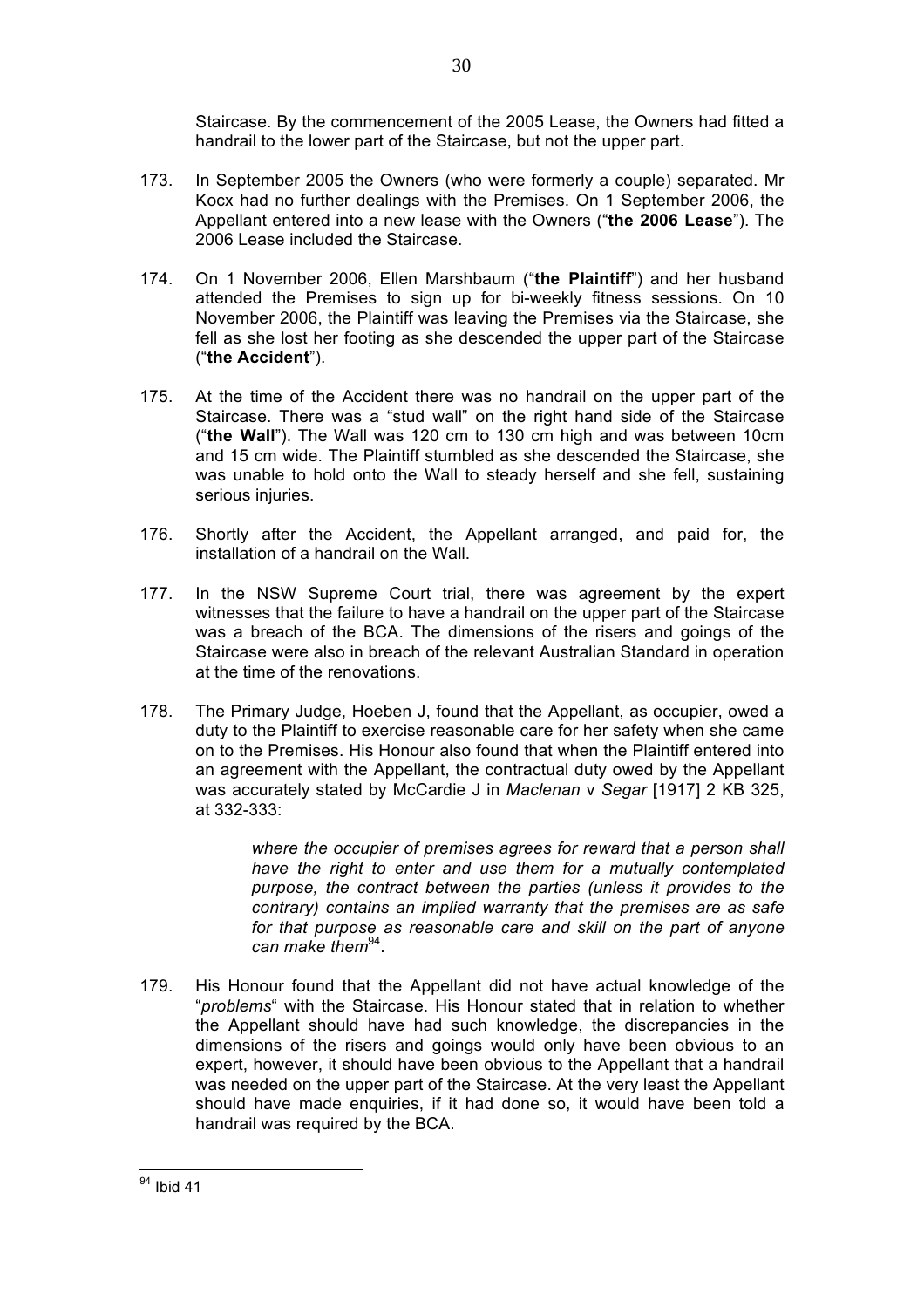- 180. Hoeben J held that the Appellant had breached its duty of care. A reasonable person operating a fitness centre should have concluded there was a risk of injury to persons if a handrail were not provided. It was obvious that a person of small stature would not be able to grip the top of the Wall for support.
- 181. Because of the height and width of the Wall, a reasonable person in the position of the Appellant should have concluded that there was a foreseeable risk of injury to females of short stature. The risk of a fall was not insignificant, and the consequences of a fall were likely to be very serious. The burden of taking precautions, namely by installing a handrail, was small, both by way of inconvenience and expense.
- 182. The Plaintiff had not sued the Owners, but the Appellant had Cross-Claimed against them. Hoeben J rejected the Cross-Claim. His Honour held in reliance on *Jones* per Gummow and Hayne JJ, that the Owners' duty was to take reasonable care to ensure that the Premises contained no "*dangerous defects*". His Honour concluded that the absence of a handrail could not be classified as a "*dangerous defect*". His Honour held that as the Appellant had been in occupation of the whole of the Premises (including the Staircase) for over 2 months, and had operated its business from the Premises for 18 months, it was in the best position to assess its clientele and the potential risks to persons using the Staircase.
- 183. The Appellant appealed the decision against it in respect of the Plaintiff's claim and, unsurprisingly, the decision on the Cross-Claim against the Owners.
- 184. The Appellant argued that it should not have been held liable to the Plaintiff, pointing to a number of matters supporting that contention, including: the Appellant had only been the occupier of the Staircase for 2 months; the Staircase was fitted by the Owners in 2003; and there had been no complaints about the Staircase in the period since the commencement of the 2005 Lease.
- 185. Sackville AJA, with Campbell JA and Handley AJA agreeing, rejected this aspect of the appeal. His Honour set out the nature of the duty owed as occupier as follows:

*under general law to take reasonable care to avoid a foreseeable risk of injury to the Plaintiff: Australian Safeways Stores Pty Ltd v Zaluzna [1987] HCA 7; 162 CLR 479. The obligation is to exercise reasonable care to prevent injury to an entrant who uses reasonable care for his or her own safety: Roads and Traffic Authority of New South Wales v Dederer [2007] HCA 42; 234 CLR 334, at 345-346 [45], per Gummow J; Laresu Pty Ltd v Clark [2010] NSWCA 180, at [38], per Macfarlan JA (with whom Tobias JA and Handley AJA agreed). What constitutes the exercise of reasonable care will depend upon the circumstances of the particular case: Wilkinson v Law Courts Ltd [2011] NSWCA 196, at [32], per Heydon JA (with whom Meagher JA and Rolfe AJA*   $agreed)^9$ 

186. The relevant risk was the risk that an entrant might miss her footing or otherwise stumble, thus falling down the Staircase. The risk was not

 <sup>95</sup> Ibid 68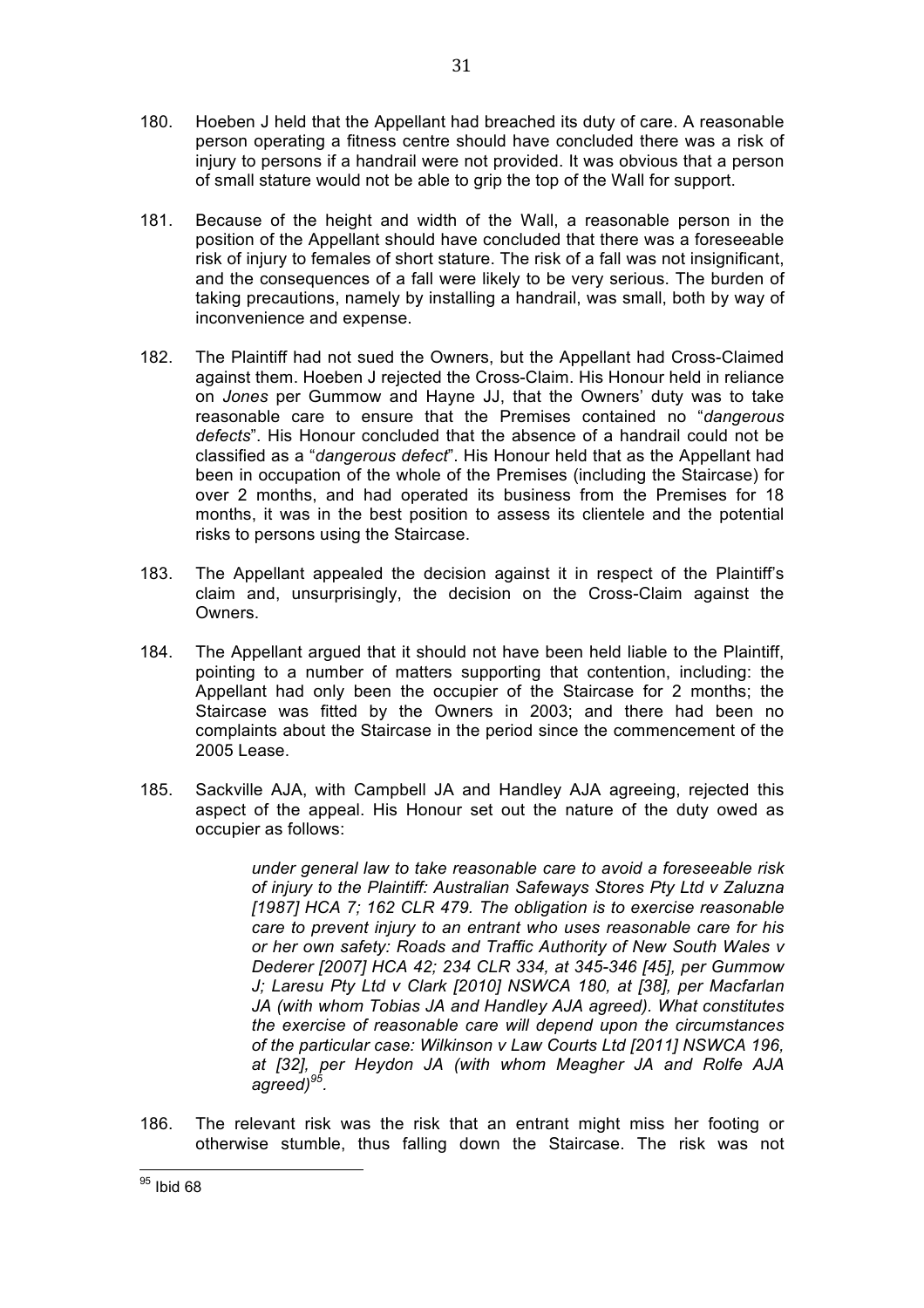insignificant. Without a handrail, a person of small stature had no adequate means to steady herself. A reasonable person in the position of the Appellant should have recognised that the absence of a handrail would increase the risk that a short patron would fall as she descended the Staircase. The installation of a handrail was a simple and inexpensive measure that could have been taken. The nature of the risk, the gravity of the possible consequences of a fall and the simplicity of the precaution that could have obviated the risk of harm were more significant than the relatively short incident-free period of use of the Staircase<sup>96</sup>.

- 187. His Honour stated that the effect of s.5A(1) of the *Civil Liability Act 2002* (NSW) is to apply the same standard of care, whether a claim is brought in tort or in contract. Accordingly, the trial judge was correct to uphold the Plaintiff's claim both in tort and contract.
- 188. For this purpose of this paper, the more significant finding on appeal was in relation to the Appellant's Cross-Claim against the Owners.
- 189. In order to succeed on the Cross-Claim, the Appellant had to establish that the primary judge was incorrect to conclude that, if sued by the Plaintiff, the Owners would not have been liable to her. His Honour stated that the members of the Court in *Jones* differed as to the content of the duty owed by a landlord in the case of a lease of residential premises. His Honour referred to the following summary of *Jones* provided by Mason P (with whom Brownie AJA agreed) in *Sakoua<sup>97</sup>*:

*The Court discussed the content of the duty, with respect to the condition of the premises at the inception of the letting. Three justices in the majority favoured a duty expressed in terms of one to take reasonable care to avoid foreseeable risk of injury, leaving the practical content of the duty to be governed by the circumstances of the case (per Gleeson CJ at 184 [56]-[58], per Gummow and Hayne JJ at 213 [168]-[169]).*

*Two justices in the majority favoured slightly narrower formulations of the duty, referring to a duty to put and keep the premises in a state of safe repair (per Gaudron J (at 192 [88]-[93]), or to take reasonable care to avoid foreseeable risk of injury from defects of which the landlord was on notice or of which (by appropriate inspection) the landlord would reasonably become aware (per Kirby J at 240 [252]). Callinan J expressed no opinion beyond the tentative statement that if any duty were owed, a matter of which he was far from convinced, he would define it as no more than a duty to provide, at the inception of the tenancy, habitable premises (at 252 [289])*.

190. Sackville AJA stated that in *Sakoua*, Mason P had quoted with approval a passage from the judgment of Hodgson JA (with whom Sheller JA and Bryson JA agreed) in *Ahluwalia*<sup>98</sup> as follows:

> *…Jones v Bartlett makes it clear that, in the absence of a contract supportive of a higher duty, the duty of a landlord in relation to the*

 <sup>96</sup> Ibid 78

 $\frac{97}{28}$  at 589-590 [4]-[5]<br><sup>98</sup> at [23]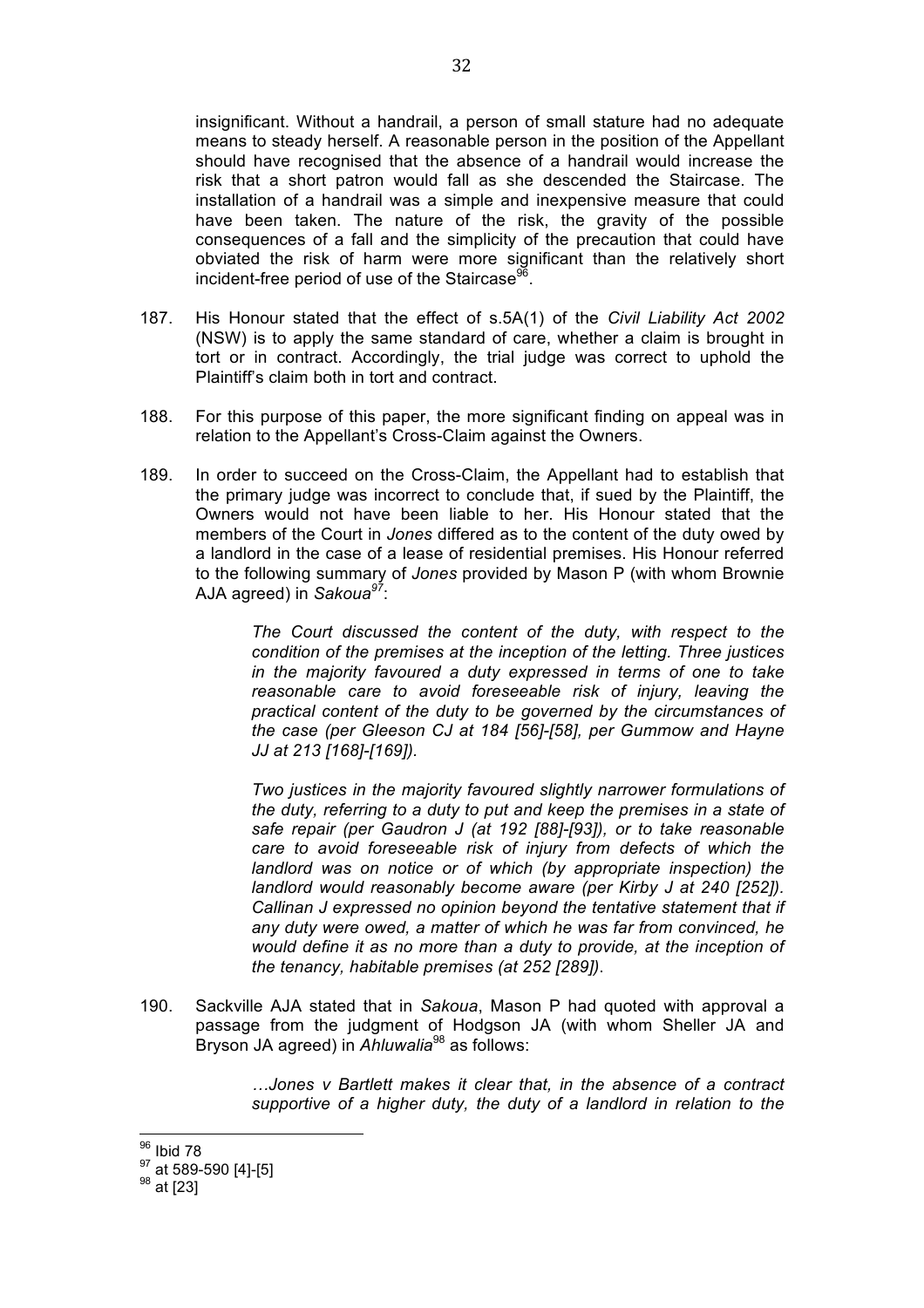*safety of premises does not in general require a landlord to commission experts to inspect premises to look for latent defects, nor is it a duty to make premises as safe as reasonable care can make them. In general terms, the duty of the landlord is to be determined by reference to foreseeable risk of harm and what a reasonable person would do in response to that risk*<sup>99</sup>.

- 191. Sackville AJA stated that the primary judge had used as his "*starting point*" the observations of Gummow and Hayne JJ in *Jones*, namely that the key issue to be determined was whether the absence of a handrail could properly be characterised as a "*dangerous defect*". His Honour stated that it was important to note that in *Jones*, Gummow and Hayne JJ made it clear that their more detailed [and hence narrower] analysis of the duty owed was directed to leases of residential premises.
- 192. Sackville AJA stated that *Jones*:

*does not stand for the proposition that a landlord of commercial premises breaches the duty of care owed to an entrant onto the premises only if the entrant is injured by a "dangerous defect". I think that the primary judge was diverted from the correct enquiry by confining his attention to determing whether the absence of a handrail amounted to a "dangerous defect". The questions that have to be addressed are whether there was a foreseeable risk of harm to the entrant and, if so, what (if anything) a reasonable person in the landlord's position would have done in response to that risk. The existence of a "dangerous defect" might be an important consideration in answering those questions, but it is not necessarily the only decision. In New South Wales it is also to take account of s.5B of the CL Act*100.

- 193. His Honour stated that as a general proposition, as between a tenantoccupier and a landlord of commercial premises, liability for injuries sustained by an entrant onto premises will rest primarily with the tenant-occupier, because he/she is generally in possession and has control of the premises and can determine who enters and under what conditions. However, everything depends on the particular circumstances of the case<sup>101</sup>.
- 194. His Honour referred to the fact that it was the Owners who had arranged the renovations by an unlicensed builder. They did not obtain Council approval. The Staircase was not built with a handrail in accordance with plans submitted to the Council for approval in respect of the original Staircase in 1977. Mr Kocx never made enquiries with Council to see what approval was required, or whether the work carried out by the builder complied with safety requirements. His Honour concluded:

*bearing in mind that the premises were to be used a wellness centre and that the staircase would be used by clients of the centre, it could hardly be disputed that the Owners should have made enquiries as to the safety requirements applicable to the renovations, including the staircase. In any event, it was the conduct of the Owners in* 

 <sup>99</sup> *Loose Fit Pty Limited* <sup>v</sup>*Marshbaum & Ors* [2011] NSWCA 372 at [87] <sup>100</sup> Ibid 90

 $101$  Ibid 91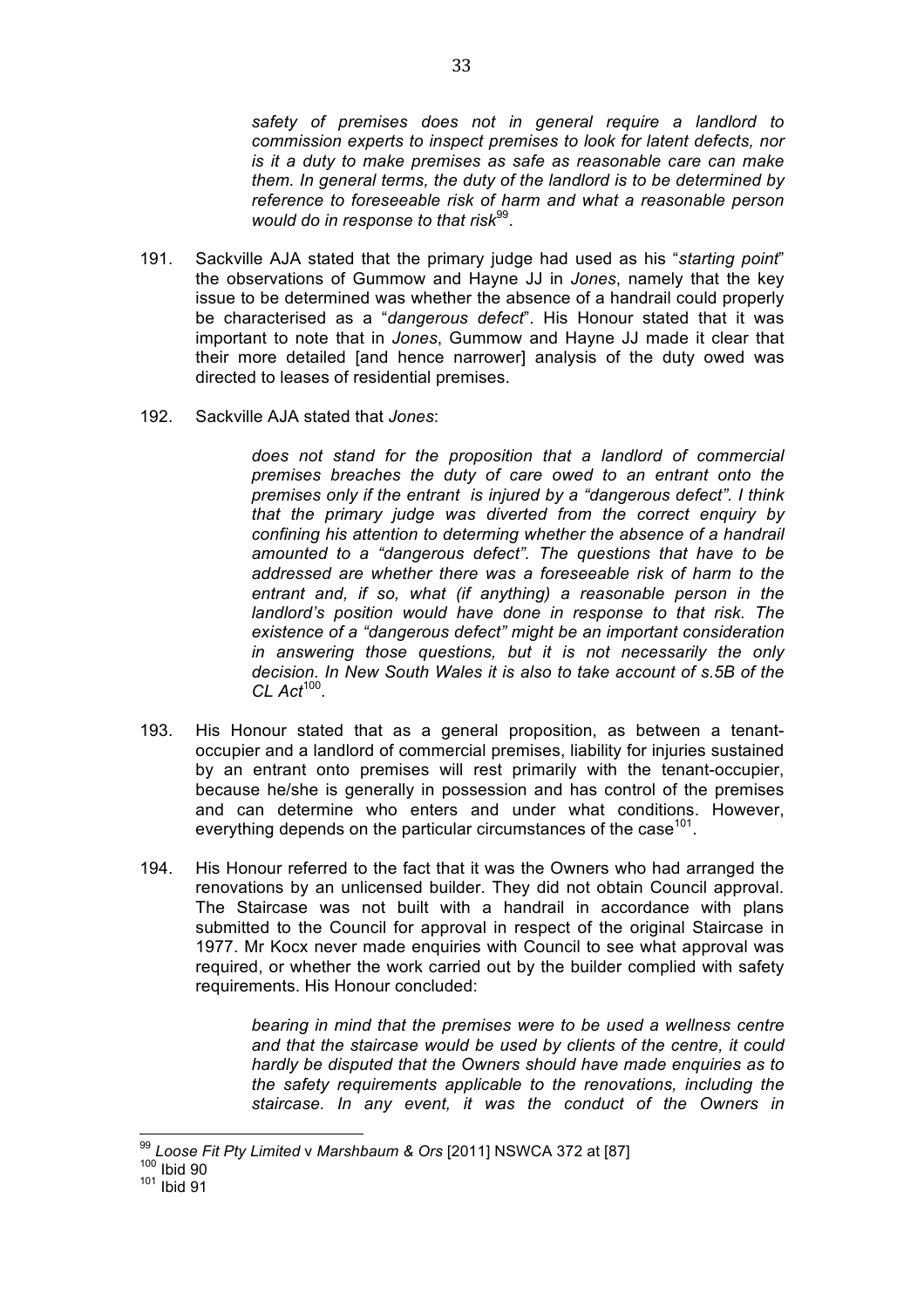*undertaking the renovations without complying with the applicable safety standards that created the very hazard that later resulted in the Plaintiff sustaining her injuries*<sup>102</sup>.

- 195. His Honour stated that in 2005, Mr Kocx had applied a handrail to the lower part of the Staircase at the request of the Appellant. As Mr Kocx was well aware that he had made no previous enquiries as to the safety requirements of the Staircase, he should then have been alerted to the need to make enquiries as to whether a handrail was needed at the upper part of the Staircase.
- 196. His Honour observed that:

*Courts have been reluctant to find that a landlord breached the duty owed to entrants onto the leased premises where the risk to safety was ascertainable only by a careful inspection of the premises prior to the lease being entered into. This is not such a case*<sup>103</sup>.

- 197. His Honour distinguished *Loose Fit* by the fact that the Owners had created the risk by carrying out the renovations in a manner that did not comply with safety Standards. At the commencement of the lease the Owners were aware that no enquiries had been made as to whether the Staircase complied with safety Standards. The Owners should have been aware that the Staircase would be used by the Appellant's clients, and those clients would include people of a short nature (i.e. who could not use the Wall to stabilise themselves). The Owners were in at least as good a position as the Appellant to appreciate that the absence of a handrail on the upper part of the Staircase created a risk to the safety of patrons, and the risk was simple and inexpensive to eliminate.
- 198. The risk of injury was foreseeable and not insignificant. A reasonable person in the position of the Owners would have taken the precaution of installing a handrail before the commencement of the 2006 Lease.
- 199. Sackville AJA, with Campbell JA and Handley AJA agreeing, upheld the Appeal on the Cross-Claim and assessed the Owners' contribution as 50%.

## **Analysis**

- 200. The more detailed analysis of the duty owed by a landlord, described by Gummow and Hayne JJ in *Jones*, was not intended to apply to commercial premises. Their Honours specifically stated so in their joint judgment. For obvious policy reasons, including the volume and differing age, stature and level of mobility, of entrants, the NSW Court of Appeal has held that the duty owed in respect of commercial premises is the broader duty, namely, to take reasonable care to avoid foreseeable risk of injury, with the more specific content only determinable by reference to the specific circumstances.
- 201. If a landlord *creates<sup>104</sup>* a risk that eventuates in an injury, without making enquiries as to whether the relevant Safety Standards have been complied with, it is arguably more likely that the landlord will be held negligent than in

 <sup>102</sup> Ibid 94

 $103$  Ibid 97

<sup>104</sup> Emphasis added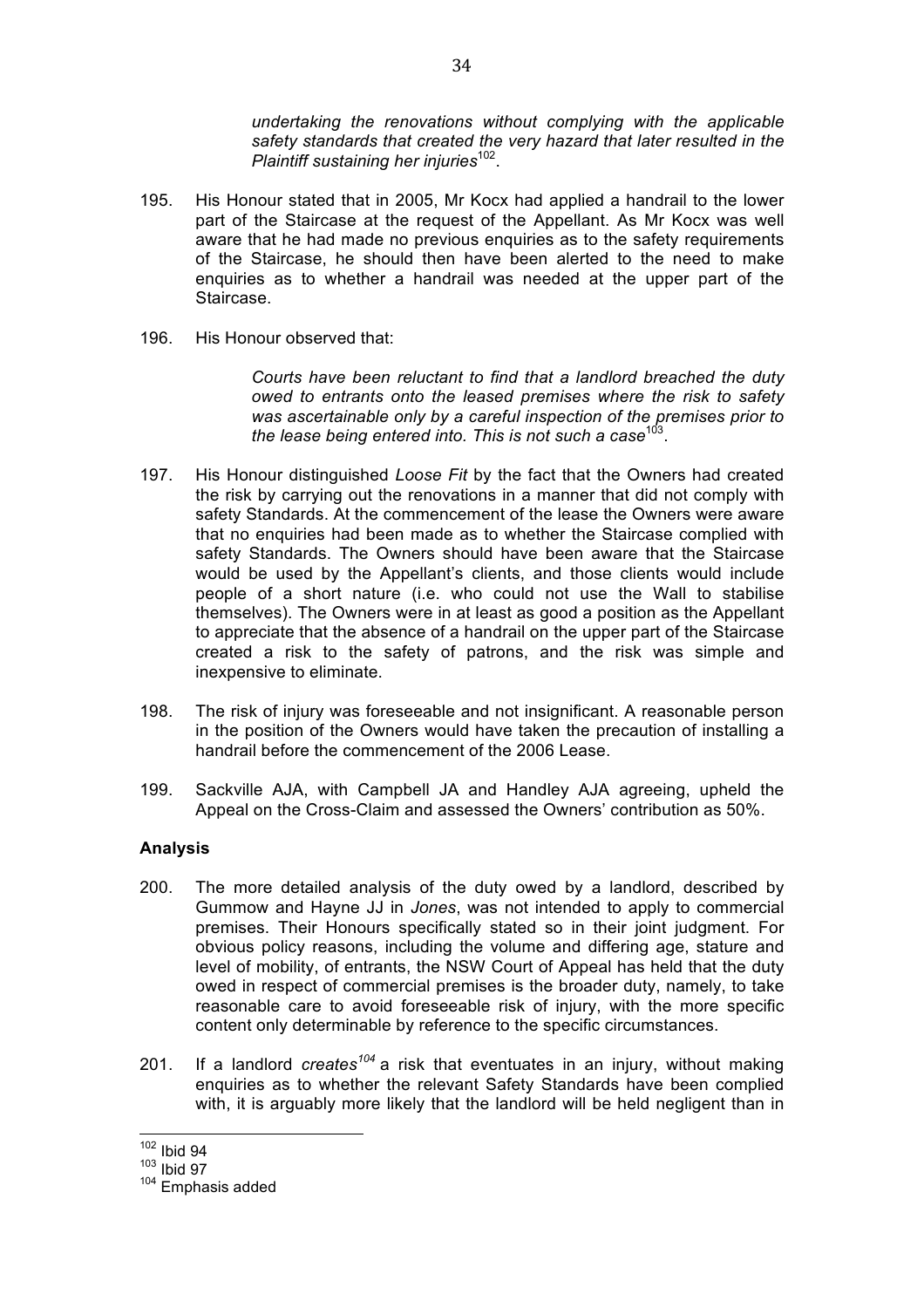circumstances where the alleged breach of duty is based merely on a failure to carefully inspect and ascertain the presence of a risk.

#### **Conclusion - Some Practical Points**

- 202. *Jones* arguably left unclear the role of the presence or otherwise of dangerous defects in ascertaining whether a landlord's duty in respect of residential premises has been breached. Since *Jones* the NSW Court of Appeal has favoured the view that, broadly speaking, a landlord's duty in respect of residential premises is determined by reference to a foreseeable risk of injury, and what is a reasonable response to that risk. The presence or otherwise of a dangerous defect is undoubtedly, at least, a highly relevant factor in that enquiry.
- 203. *Loose-Fit* is authority that the duty owed in respect of commercial premises is to take reasonable care to avoid foreseeable risk of injury, the narrower formulation of the duty discussed by Gummow and Hayne JJ in *Jones* was expressly stated to be directed only to landlords of residential premises. Whether the premises are residential or commercial, regard must be had to the principles of negligence in the *Civil Liability Act 2002* (NSW).
- 204. The common principle from each of the cases in this paper is that the question of the content of the duty and whether it has been breached will depend upon the circumstances in the particular case.
- 205. The decision in *Jones*, and the subsequent decisions of the NSW Court of Appeal, indicate the findings the Court will likely make regarding the content of the duty, and whether it has been breached, in certain circumstances. Guiding principles can be extracted from the cases. However, the facts in every case will differ, and the argument as to the content of the duty, and whether it has been breached, will turn upon those facts.
- 206. The following is a non-exhaustive list of suggested queries to which a practitioner ought to turn his/her mind when investigating a matter, gathering evidence and preparing the matter for Hearing:
	- 1) Was a lay inspection carried out prior to the commencement of the lease?
	- 2) Was there any contractual and/or statutory obligation to inspect the premises?
	- 3) Were there any unusual dangers in existence prior to the commencement of the lease, which ought to have alerted a lay person to the presence of a dangerous defect being more than a mere possibility, thereby arguably requiring an expert to be retained to further investigate the matter?
	- 4) If an expert had inspected the premises, would he/she have made any recommendations regarding the taking of action to guard against the risk?
	- 5) What was the risk that eventuated in the accident?